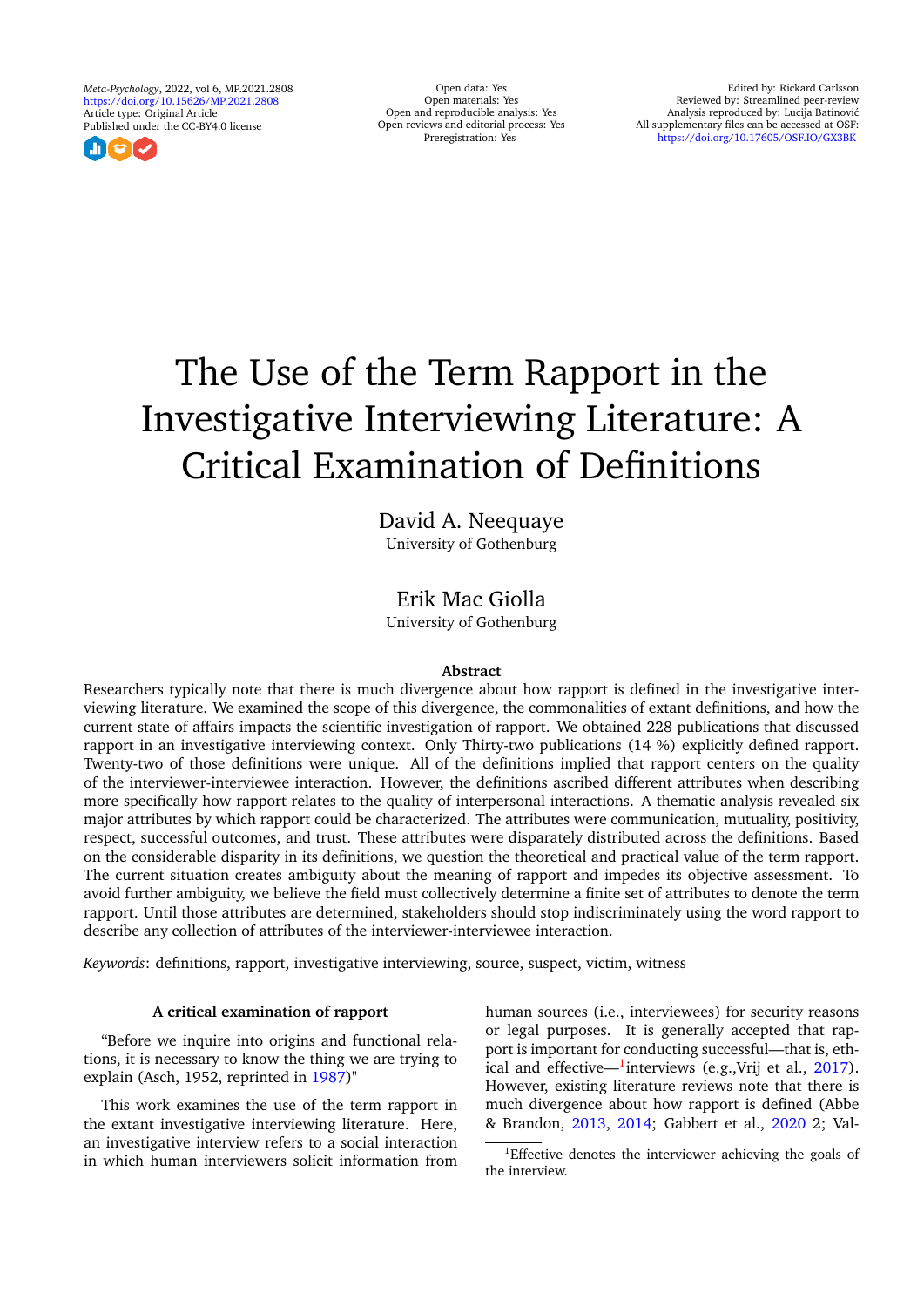lano, Schreiber Compo, [2015;](#page-13-0) Vanderhallen & Vervaeke, [2014\)](#page-14-1). Our aim is to systematically explore the extent of such variance, the commonalities shared by extant definitions, and how this state of affairs may influence the scientific investigation of rapport.

## **The Value of Rapport**

The extant investigative interviewing literature univocally suggests that rapport is a critical component of successful interviewing. For example, the importance of rapport has been described in the following ways: "a necessary condition for a successful interview" (Abbe & Brandon, [2013,](#page-10-0) p. 241); "the cornerstone of any attempt to elicit information from an uncooperative source" (Kelly et al., [2013,](#page-12-1) p.169); and "the heart of a good interview" (St-Yves, [2006,](#page-13-1) p. 92). Moreover, researchers credit the successful inclusion of rapport in an interview with benefits such as the following: children's plentiful and accurate disclosures of details about sexual abuse (e.g., Hershkowitz et al., [2015;](#page-12-2) Sternberg et al., [1997\)](#page-13-2); adult witnesses' improved recall and cooperativeness (e.g., Collins et al., [2002;](#page-11-2) Kieckhaefer et al., [2014;](#page-12-3) Nash et al., [2016;](#page-13-3) Duke et al., [2018](#page-12-4) ); and crime suspects' tendency to engage with interviewers and disclose information (e.g., Alison et al., [2014;](#page-11-3) Alison et al., [2013;](#page-11-4) Kelly et al., [2016;](#page-12-5) Walsh & Bull, [2012\)](#page-14-2).

In light of these advantages, the excellence of investigative interviews in the field (as opposed to laboratory experiments) are often judged, in part, by the extent to which interviewers are able to establish rapport in an interview (see, e.g., Clarke & Milne, [2001;](#page-11-5) Schreiber Compo et al., [2012\)](#page-13-4). Major interviewing regulations recommend that interviewers build and maintain rapport with interviewees throughout interviews. These regulations include the PEACE model<sup>[2](#page-1-0)</sup> (see, e.g., Bull & Milne, [2004;](#page-11-6) College of policing, [2013\)](#page-11-7), and the Achieving Best Evidence (ABE) guidelines (Home Office, [2011\)](#page-13-5)—commonly implemented in the United Kingdom; The Cognitive Interview (Fisher & Geiselman, [1992\)](#page-12-6); the National Institute of Child Health and Human Development protocol (NICHD; Lamb et al., [2007\)](#page-13-6), and the Army Field Manual (AFM 2-22.3; Department of the Army, [2006\)](#page-13-7)—commonly applied in the United States.

#### **Problems in Defining Rapport**

Although stakeholders endorse rapport univocally, there seems to be uncertainty about what rapport entails or should entail. For example, Abbe and Brandon [\(2014,](#page-11-1) p. 207) note that the extent to which rapport has a similar meaning across different countries and interviewing contexts is unclear. Vallano and Schreiber Compo [\(2015,](#page-13-8) p. 86) mention that the existing work

is unable to provide a clear and consistent definition of rapport. Vanderhallen and Vervaeke [\(2014,](#page-14-1) p.77) note that the term rapport is conceptually weak in the literature. Saywitz et al., [2015,](#page-13-9) p. 383) found that research has not defined the critical elements of rapport clearly. Sauerland and colleagues [\(2018,](#page-13-10) p. 269) write that definitions (and operationalizations) of rapport are vague and varying.

Typically, defining a construct is a pre-requisite to its operationalizing and analysis. Inadequate definitions and operationalizations obstruct the measurement of a construct, obscuring the inferences one can draw (Shadish et al., [2002\)](#page-14-3). In any body of work, a reference point that defines the fundamental aspects of a construct is central to measuring the construct coherently and comprehensibly.

Kripke's [\(1972\)](#page-13-11) work on *reference-fixing* in stipulative definitions further highlights the importance of establishing definitions with a common reference point. Kripke describes a peculiar type of stipulative definition whereby one introduces a term (e.g., a name) using a description that tells the audience what the speaker is referring to by the term. For example, Joanne Rowling (i.e., the term) is the author of the Harry Potter novels (i.e., the description). In the current example, the speaker's description is not synonymous with Joanne Rowling. The description fixes a reference indicating what the speaker means when saying, Joanne Rowling. The reference, in the pertinent aspects, is now univocal and clarifies what the speaker is saying. However, such reference-fixing, according to Kripke, is also contingent, pending further insight that may lead to revising the reference. For example, Joanne Rowling is the author of the Harry Potter and Fantastic Beasts novels.

A term like Joanne Rowling is rigid; the name Joanne Rowling is always the name Joanne Rowling. Conversely, fixing the term's (i.e., the name's) reference can be non-rigid. One can describe Joanne Rowling in many different ways (see also Gupta, [2015](#page-12-7) on Kripke, [1972\)](#page-13-11). Problems with reference-fixing arise when users of the same rigid designator, use the term without sufficiently explaining how their use builds on or relates to previous uses. Such an explanation is required so that Joanne Rowling, author of the Harry Potter and Fantastic Beasts novels, is not confused with another, identically named Joanne Rowling—who happens to work at a chocolate factory. In order for two people to have an unambigu-

<span id="page-1-0"></span> ${}^{2}$ PEACE is an acronym representing the following five interview stages. Planning and preparation; Engaging and explaining; asking an interviewees' Account of events; Closure; and Evaluation. Walsh and Bull (**WALSH**2015) mention that Australia, Canada, and New Zealand also adopt the PEACE model.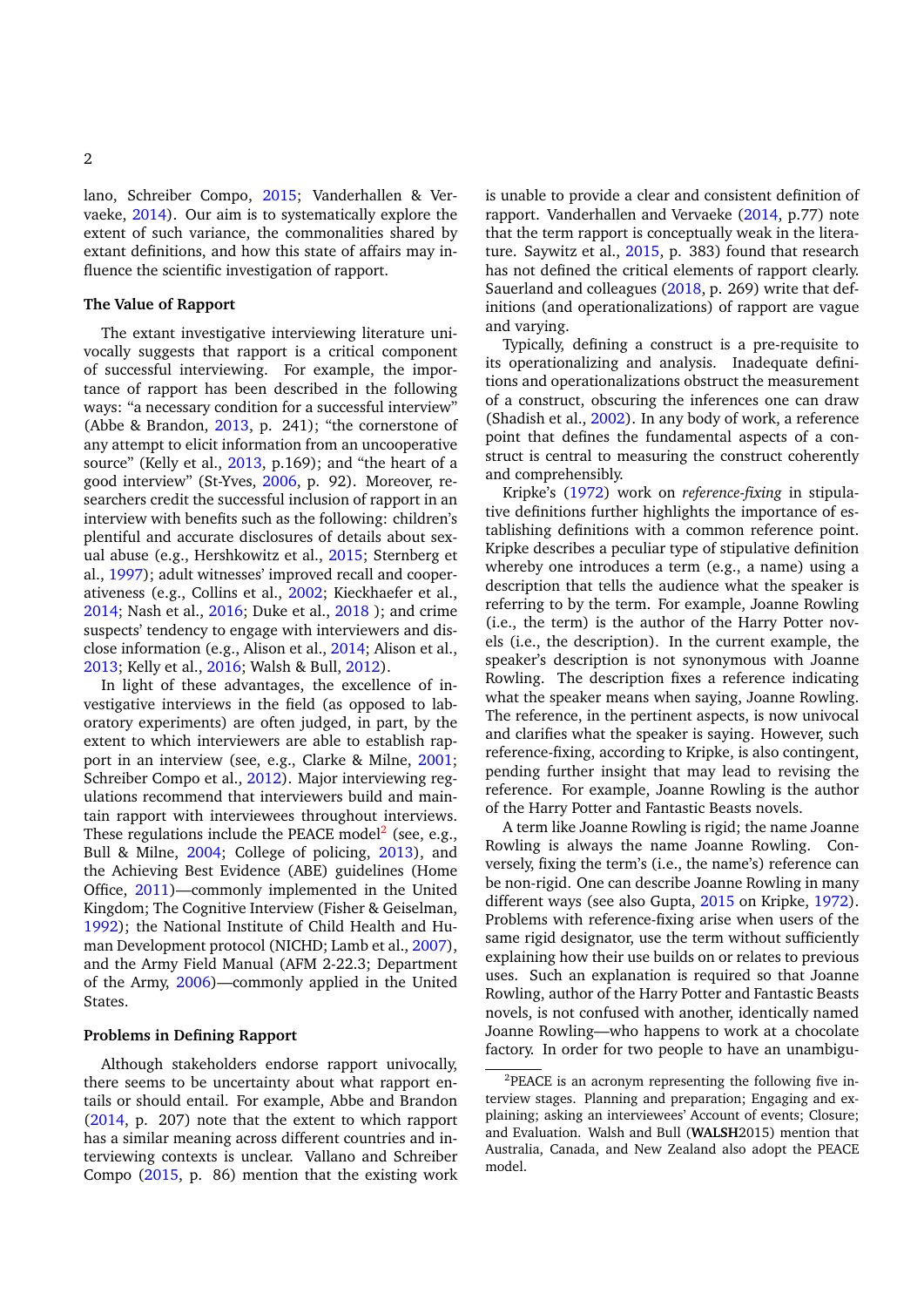ous conversation about Joanne Rowling, they must be referring to the same person.

Applying Kripke's musings to rapport definitions, we can infer that across the investigative interviewing literature, the term rapport is a rigid designator. However, as mentioned, there is great uncertainty about how the reference for the term rapport is fixed. This referencefixing issue creates ambiguity about the meaning of rapport across the literature. For two people to have an intelligible conversation about Joanne Rowling, they need to know that they are referring to the same person. Similarly, to systematically research the construct rapport, researchers need to know that they are referring to the same construct. Ideally, this would require some univocal baseline description, or reference point, of rapport in investigative interviewing contexts. By reviewing the extant definitions of rapport, we hoped to identify such a reference point.

#### **Method**

**Search Strategy.** We aimed to gather a comprehensive list of definitions of the term rapport within the academic literature (in English) on investigative interviewing. A literature search was carried out on the PsycINFO database. The primary search word was Rapport, which was combined with terms specifying the field of investigative interviewing. We searched full texts, not just abstracts or keywords, to allow us flag any literature that fits the scope of the review. That is, literatures that examine rapport as a main and/or secondary investigation within the investigative interviewing context.

The formal search strategy was: "Rapport" AND "Investigative interview\*" OR "Suspect\*" OR "Eyewitness\*" OR "Police" OR "Interrogation" OR "Cognitive interview" OR "PEACE model" OR "Intelligence gathering" OR "NICHD"

We complemented the formal search strategy with an informal search of relevant review articles, official documents, and publication lists of key researchers in the field. We preregistered the parameters of our review here: <https://osf.io/5zha3/>

**Identification of Definitions.** We reviewed the selected literature to identify the extant unique definitions of rapport by examining each publication's entire text. The first criterion for determining definitions was the authors' explicit, or sufficiently clear, indication that by a certain sentence, or parts of the sentence, they are bringing a reader to know the meaning they (i.e., the authors) have assigned to the term rapport. Using this rule, we extracted as definitions the predicates of sentences whose subjects resemble the following forms. Rapport is *defined as, refers to, indicates, regarded as, conceptualized as, described as* something—and some-

thing is the predicate. In some cases, the word rapport was not necessarily the subject of a sentence from which we identified a potential definition. Here, we determined the authors' intention to provide such a rapport definition from the immediately surrounding discussion. The second criterion for identifying definitions was the possibility to fully decipher the meaning of rapport the authors intend from the text provided. Thus, we disregarded potential definitions whereby authors describe the nature of rapport by referring to anecdotes about a particular investigative interview whose content cannot be verified thoroughly or objectively.

# **Thematic Analysis**

We thematically analyzed the definitions following Braun and Clarke's [\(2006\)](#page-11-8) recommendations. We began by familiarizing ourselves with the definitions and followed this with an initial coding phase where codes closely represented the data. Based on these initial codes, we created broader and more interpretative attributes of the definitions. These broader attributes were then compared to the initial codes for fit and altered accordingly. Figure 1 illustrates the attributes in the specific definitions. For a detailed explanation of how each code relates to each definition, see the supplemental figure [\(https://osf.io/qxw2r/\)](https://osf.io/qxw2r/). We strongly encourage a reading of the supplemental figure as it demonstrates the intricacies of the thematic analysis.

**Overview.** The search obtained 228 relevant publications, and we analyzed all the articles; none were excluded. Approximately 86 % of these publications did not provide a definition of rapport. That is, authors invoked the term without any clear definition or without explaining in detail how the current invocation is consistent or different from prior uses of rapport. An inevitable consequence of this finding is that this article's reference list does not contain publications that did not define rapport. One can find a comprehensive reference list at the following link: <https://osf.io/5zha3/>

Of the 32 publications that defined rapport, we identified 22 unique definitions. Six of the definitions were proxied by the authors from other sources but met our inclusion criteria. Thematic analysis of the 22 definitions uncovered one overarching reference point and six subordinate attributes of rapport. The overarching reference point was that all definitions referred in some way to *the quality of the interviewer-interviewee interpersonal interaction*. However, the six subordinate attributes showed considerable variance across definitions. No single attribute was common to all the definitions. Table 1 includes a detailed list of all the definitions and a chart of the corresponding attributes. The table provides a quick snapshot of the variance in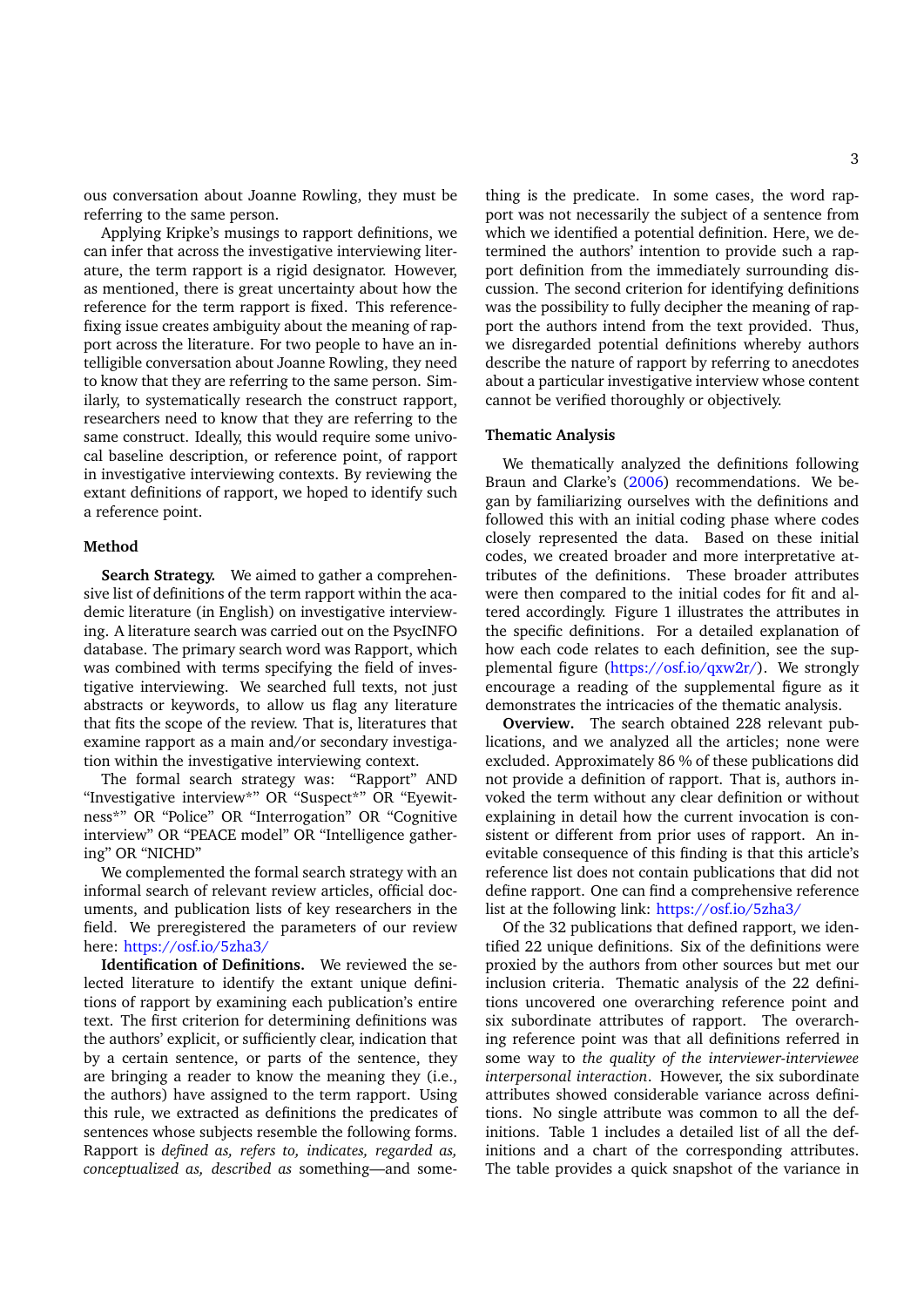attributes. The most common attribute was "positivity"—that rapport implies a positive interaction—was mentioned in approximately 68 % of definitions. The remaining attributes were mentioned in less than 40 % of definitions. This finding suggests that there is considerable variance in how rapport is defined in the investigative interviewing literature, with the caveat that most propose that rapport in part refers to a positively valenced interaction. The subsequent paragraphs describe each main attribute in turn.

**Positivity.** This attribute captured definitions, which held that rapport implied a positive interpersonal interaction. That is, an interaction, which an interviewer or interviewee might consider desirable. This categorization included definitions that invoked concepts such as a working relationship, warmth, and harmony. Additionally, the positivity attribute captured definitions advocating that to induce rapport an interviewer should display behaviors that would increase an interviewee's positive perceptions of the interaction. These behaviors include expressing sympathy, interest in the interviewee's welfare, and acceptance of the interviewee. Fifteen of the twenty-two definitions included positivity.

**Mutuality.** This attribute captured definitions containing a focus on the shared characteristics between the interviewer and interviewee. This designation, thus, includes mentions such as shared understanding, shared attention, common ground, and communicative alliance. Mutuality was a component of nine of the twenty-two definitions.

**Communication.** This attribute captures definitions that emphasize the role of communication in facilitating rapport. Furthermore, we assigned this attribute to definitions, indicating that interviewers should be genuine in their dealings with an interviewee. Seven of the twenty-two definitions included the attribute of communication.

**Successful Outcomes.** This attribute captures definitions where rapport comprises a successful interview. Such success stipulations include increasing the interviewee's cooperation, willingness to talk, as well as the productivity or amount of intelligence (viz., information) obtained from the interaction. Successful outcomes were included in seven of twenty-two definitions.

**Trust.** This attribute captures definitions that explicitly mention that trust is a component of rapport. Additionally, we assigned this attribute to definitions that emphasize that rapport should increase an interviewee's confidence in an interviewer. Trust was a component of five of the twenty-two definitions.

**Respect.** This attribute captures definitions, which explicitly mention that respect is a component of rapport. Also, we include definitions mentioning that inducing rapport consists of emphasizing an interviewees' autonomy through an unforced interaction. Two of the twenty-two definitions included the attribute of respect.

**Reliability Analysis.** We subjected the thematic analysis to a reliability check. A coder was assigned to independently replicate our thematic analysis using the descriptions of the six attributes. Specifically, the coder, who was blind to the research question, rated the presence or absence of the six attributes in each of the 22 definitions. We subsequently examined the consistency between the coder's ratings and the results of our thematic analysis. There was a 91.7 % agreement between the coder's rating and our own,  $k = .81$ , SE  $= .06, 95 % CI$  [.70, .92]. The most consistent minor disagreement arose when some attributes of a definition appeared in an adjective qualifying a noun. An example is a definition including the phrase *mutual respect*. Here, the coder designated the attribute denoted by the noun only (i.e., respect). But we assigned the attribute denoted by both the adjective and the noun (i.e., mutuality and respect). The reliability analysis coding can be accessed here: <https://osf.io/5zha3/>

**Influential Descriptions of Rapport Without Explicit Definitions.** There were some noteworthy descriptions of the meaning of rapport that featured in the literature but did not necessarily fit our inclusion criteria. This section, thus, focuses on describing influential lines of rapport research that do not provide an explicit definition of the term. Unlike the examinations that hardly offered definitions, these expositions explain what rapport means in various ways, but we could not delineate the exact definitions of rapport the authors intended.

The Observing Rapport-Based Interpersonal Techniques (ORBIT) framework is a notable example (see, e.g., Alison et al., [2013;](#page-11-4) Alison et al., [2014;](#page-11-3) Christiansen et al., [2018\)](#page-11-9). Here, the researchers suggest that Motivational Interviewing is a useful tool to evoke rapport. Miller and Rollnick [\(2009\)](#page-13-12), for example, define Motivational Interviewing (MI) as a collaborative, personcentered form of guiding to elicit and strengthen motivation for change. Exponents of the ORBIT framework seem to interpret the MI definition as one suggesting that rapport means 'creating a collaborative atmosphere'. That is, an interaction conducive to open communication between an interviewer and interviewee (see Alison et al., [2013,](#page-11-4) p. 413; Alison et al., [2014,](#page-11-3) p. 2). Nonetheless, it was unclear whether the OR-BIT framework implements the interpretation of MI, just described, as a rapport definition. Or the framework adopts the exact MI definition; namely, the definition by Miller and Rollnick [\(2009\)](#page-13-12).

Other research has implemented the concept—the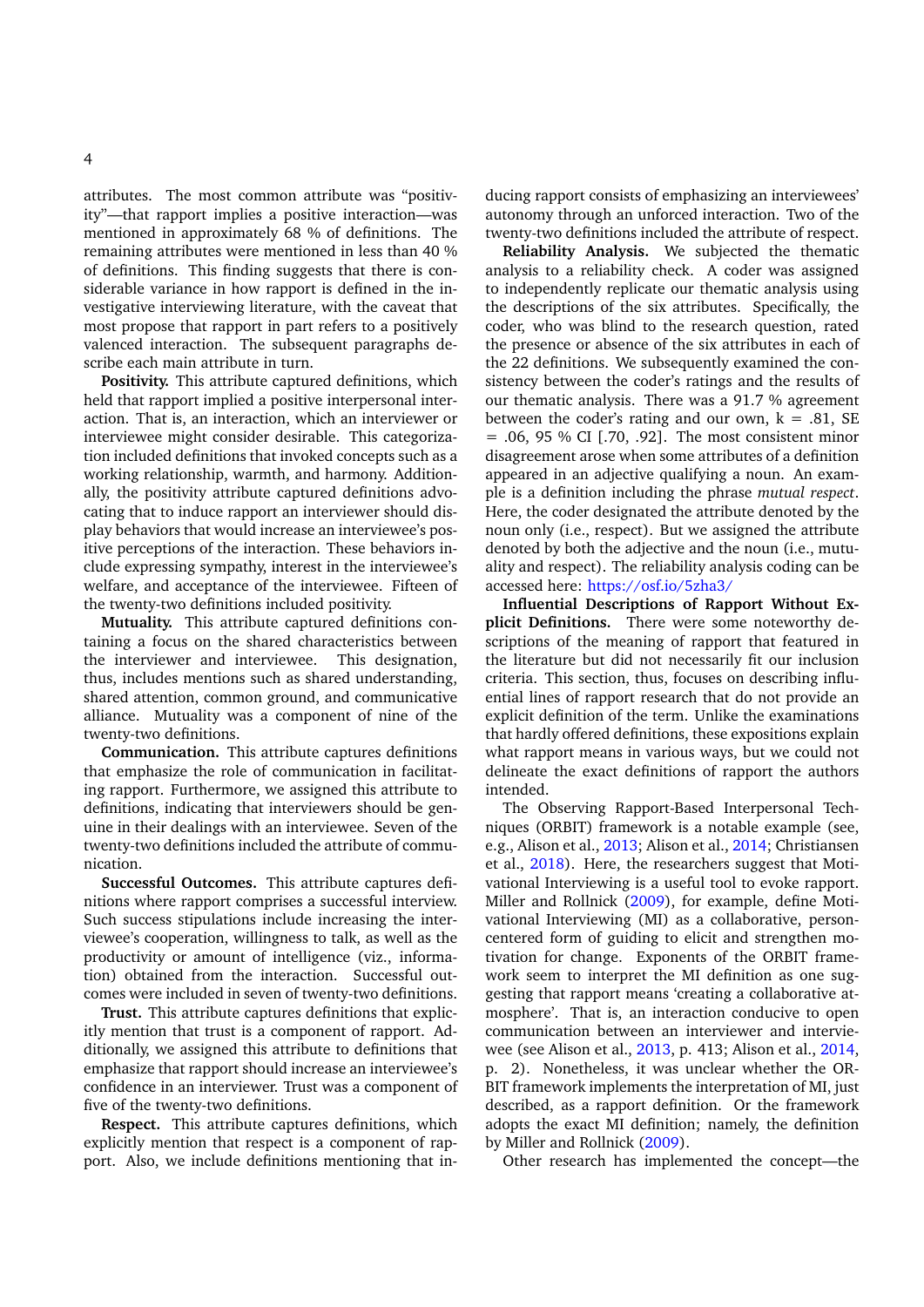Definitions of rapport in the investigative interviewing literature and their corresponding attributes Definitions of rapport in the investigative interviewing literature and their corresponding attributes

Table 1

 $\overline{\phantom{a}}$ 

|                                                                                                                                                                                                                                               |                                                                                                                                                                                                                                     |                                                                                                        |                      |          | <b>Attributes</b> |                        |          |          |
|-----------------------------------------------------------------------------------------------------------------------------------------------------------------------------------------------------------------------------------------------|-------------------------------------------------------------------------------------------------------------------------------------------------------------------------------------------------------------------------------------|--------------------------------------------------------------------------------------------------------|----------------------|----------|-------------------|------------------------|----------|----------|
| Definition                                                                                                                                                                                                                                    | Source                                                                                                                                                                                                                              | Proxied source                                                                                         | Positivity Mutuality |          | Communication     | Outcomes<br>Successful | Trust    | Respect  |
| mutually shared understanding of each other's goals<br>interviewer] and source [an interviewee] based on a<br>and needs that can lead to successful actionable<br>A working relationship between operator [an<br>intelligence or information. | Kelly, Miller, Redlich, & Kleinman (2013); Redlich, Kelly, & Miller (2014);<br>Meissner, Surmon-Böhr, Oleszkiewicz, & Alison, 2017                                                                                                  | $\hat{z}$                                                                                              | ×                    | ×        |                   | ×                      |          |          |
| A shared understanding and communication<br>between the interviewer and interviewee.                                                                                                                                                          | Risan, Binder, & Milne (2016)                                                                                                                                                                                                       | ż                                                                                                      |                      | ×        | ×                 |                        |          |          |
| A working relationship in which progress is made,<br>the interviewee simply being willing to talk, the<br>development of trust, and mutual respect.                                                                                           | Russano, Narchet, Kleinman, & Meissner (2014)                                                                                                                                                                                       | Derived from a synthesis of<br>practitioners' definitions                                              | ×                    | ×        |                   | $\times$               | $\times$ | $\times$ |
| The relationship between [an] interviewer and<br>interviewee.                                                                                                                                                                                 | Vallano & Schreiber Compo (2015)                                                                                                                                                                                                    | ż                                                                                                      |                      |          |                   |                        |          |          |
| A positive or negative relationship involving trust<br>and communication.                                                                                                                                                                     | Vallano, Evans, Schreiber Compo, & Kieckhaefer (2015)                                                                                                                                                                               | Derived from a synthesis of<br>practitioners' definitions                                              | ×                    |          | ×                 |                        | ×        |          |
| The bond or connection between an investigative<br>interviewer and interviewee.                                                                                                                                                               | Vallano, Evans, Schreiber Compo, & Kieckhaefer (2015)                                                                                                                                                                               | $\tilde{z}$                                                                                            | ×                    |          |                   |                        |          |          |
| feeling, is harmonious and natural (unforced), offers<br>A relationship that results from interaction between<br>people and provides participants with a warm<br>trust, and stimulates cooperation.                                           | Vanderhallen, Vervaeke, & Holmberg (2011)                                                                                                                                                                                           | å,                                                                                                     | ×                    |          |                   | ×                      | ×        | ×        |
| that facilitates mutuality of attention and harmony<br>A positive and productive affect between people                                                                                                                                        | Vrij et al. (2017); Walsh & Bull (2012)                                                                                                                                                                                             | their definition from the Concise Oxford<br>Bernieri & Gillis (2001), who sourced<br>Dictionary (1995) | ×                    | ×        |                   | ×                      |          |          |
| Ensuring a working relationship and effective<br>communication throughout an interview.                                                                                                                                                       | Walsh & Bull (2015)                                                                                                                                                                                                                 | ż                                                                                                      | ×                    |          | ×                 |                        |          |          |
| Developing a harmonious relationship with another<br>person and conveying understanding and<br>acceptance towards that person.                                                                                                                | Wright, Nash, & Wade (2015)                                                                                                                                                                                                         | ż                                                                                                      | $\times$             | $\times$ |                   |                        |          |          |
|                                                                                                                                                                                                                                               |                                                                                                                                                                                                                                     |                                                                                                        |                      |          |                   |                        |          |          |
| A harmonious, sympathetic connection to another.                                                                                                                                                                                              | Wright (2015); Kieckhaefer, Vallano, & Schreiber Compo (2014); Vallano &<br>Childs & Walsh (2017); Collins, Lincoln & Frank (2002); Kieckhaefer &<br>Schreiber Compo (2011); Villalba (2014); Nash, Nash, Morris, & Smith<br>(2016) | Newberry & Stubbs (1990)                                                                               | ×                    |          |                   |                        |          |          |
| Developing a positive relationship with others using<br>an inviting approach.                                                                                                                                                                 | Klein, Klein, Lande, Borders, & Whitacre (2015)                                                                                                                                                                                     | $\hat{z}$                                                                                              | ×                    |          |                   |                        |          |          |

5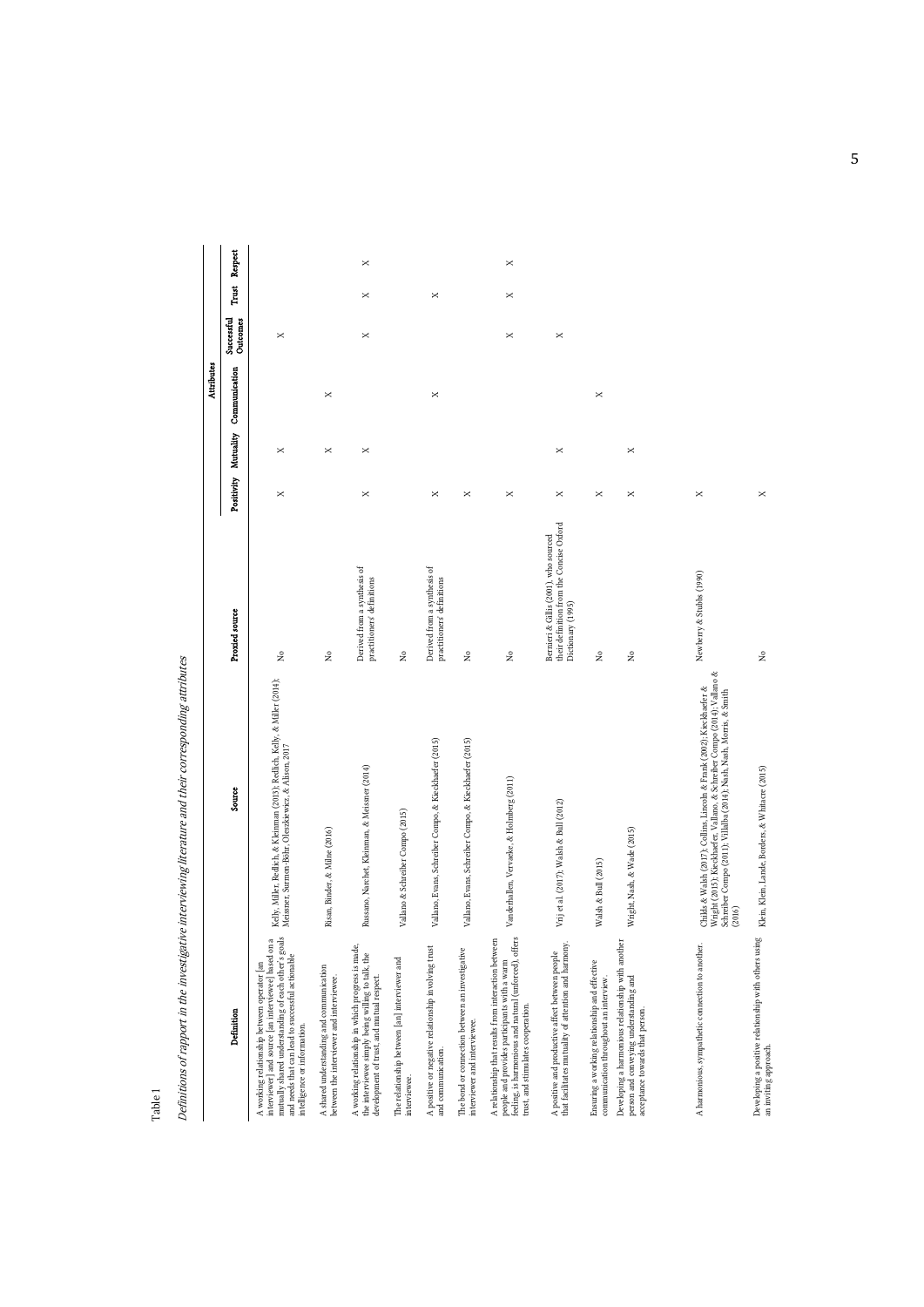| The process of establishing a harmonious and<br>productive working relationship between an<br>interviewer and interviewee                                                                                    | MacDonald, Keeping, Snook, & Luther (2017)               | $\hat{z}$                                                                                                                                                                                                                                                    | × |          | × |   |
|--------------------------------------------------------------------------------------------------------------------------------------------------------------------------------------------------------------|----------------------------------------------------------|--------------------------------------------------------------------------------------------------------------------------------------------------------------------------------------------------------------------------------------------------------------|---|----------|---|---|
| The quality of an interaction that allows individuals<br>to communicate effectively.                                                                                                                         | Matsumoto & Hwang (2018)                                 | $\hat{z}$                                                                                                                                                                                                                                                    |   |          | × |   |
| A smooth and positive interpersonal interaction.                                                                                                                                                             | Abbe & Brandon (2014)                                    | ż                                                                                                                                                                                                                                                            | × | $\times$ |   |   |
| A state of communicative alliance.                                                                                                                                                                           | Abbe & Brandon (2013)                                    | $\hat{z}$                                                                                                                                                                                                                                                    |   | ×        | × |   |
| established over the course of their interaction.<br>The interpersonal relationship or connection<br>between [an] interviewer and interviewee                                                                | Alison & Alison (2017)                                   | $\hat{z}$                                                                                                                                                                                                                                                    | × |          |   |   |
| people involved in the interaction understand each<br>The establishment of a relationship in which the<br>other and have good communication.                                                                 | Collins, Doherty-Sneddon, & Doherty (2014)               | Nonetheless, we could not ascertain the<br>Bernieri (2005). Thus, we have included<br>exact definition from the paper by<br>The authors credit Bernieri (2005).<br>it as a unique definition.                                                                |   | ×        | × |   |
| establishment of shared topics, interest, background,<br>A psychological state in which social distance is<br>reduced and trust increased [through the<br>and other factors].                                | David, Rawls, & Trainum (2018)                           | $\hat{z}$                                                                                                                                                                                                                                                    |   | ×        |   | × |
| A harmonious, positive, and productive relationship<br>interviewer and interviewee.<br>between an                                                                                                            | Ewens et al., (2016)                                     | The authors credit the following sources<br>The definition is not exactly identical to<br>that mentioned in Walsh & Bull (2012)<br>(Evans, Houston, & Meissner, 2012;<br>Evans et al. (2012) do not provide a<br>Walsh & Bull, 2012).<br>rapport definition. | × |          | × |   |
| Being genuinely open, interested, and approachable,<br>as well as being interested in the interviewee's<br>feelings or welfare.                                                                              | College of policing, United Kingdom (2019)               | ż                                                                                                                                                                                                                                                            | × |          | × |   |
| A condition established by the HUMINT collector<br>collector and a willingness to cooperate with him.<br>[i.e., interviewer] that is characterized by source<br>[i.e., interviewee] confidence in the HUMINT | AFM 2-22.3, Department of the Army, United States (2006) | $\hat{z}$                                                                                                                                                                                                                                                    |   |          | × | × |

6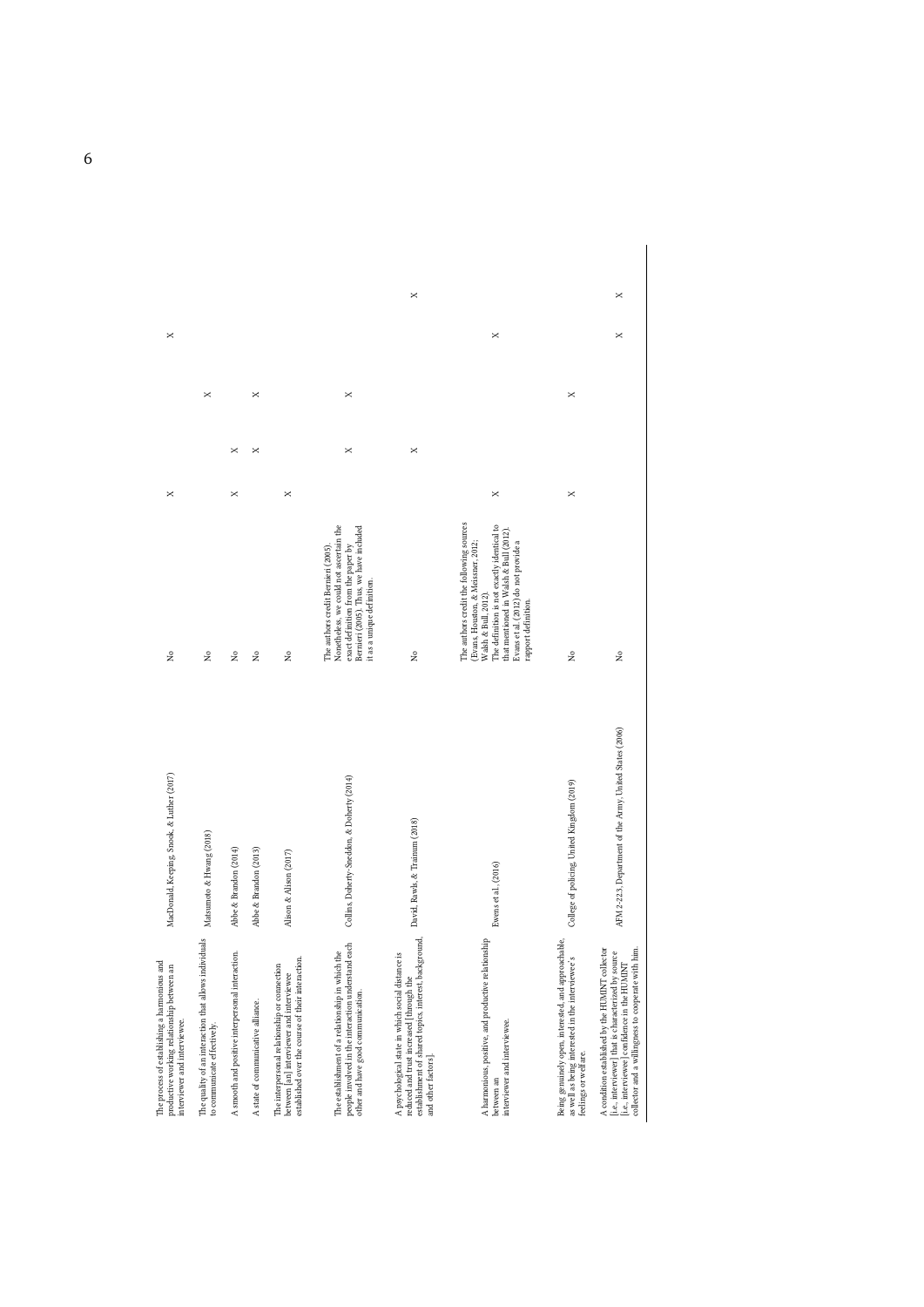

*Figure 1*. Overview of attributes inherent in the rapport definitions

working alliance[3](#page-6-0)—to proxy rapport. Similar to MI, the concept originates in the counseling and therapy literature (see, e.g., Bordin, [1979;](#page-11-10) Martin et al., [2000\)](#page-13-13). We could not trace a specified definition of the working alliance in the investigative interviewing literature drawing on the concept (viz., Vanderhallen, Vervaeke, & Holmberg, [2011;](#page-14-4) Vanderhallen & Vervaeke, [2014\)](#page-14-1). Bordin [\(1979\)](#page-11-10)—whose work has informed the current adaptions of the notion—describes the nature of the working alliance as including three features: *'An agreement on goals, an assignment of a task or a series of tasks, and the development of bonds.'* Vanderhallen et al. [\(2011,](#page-14-4) p. 114) argue that Bordin's [\(1979\)](#page-11-10) description emphasizes agreement and an emotional bond between an interviewer and interviewee (i.e., interactants). The authors do not explicate the role task assignment plays to evoke rapport in investigative interviewing contexts. Thus, we could not ascertain precisely how Bordin's [\(1979\)](#page-11-10) stipulations map onto the meaning of rapport, as advocated by Vanderhallen et al. [\(2011\)](#page-14-4) and Vanderhallen & Vervaeke  $(2014)$ . That is, are certain aspects of the working alliance enough to evoke rapport? Or must an interaction include all the three features of the working alliance to sufficiently induce rapport.

Another popularly implemented description of elements that constitute rapport is one offered by Tickle-Degnen and Rosenthal [\(1990\)](#page-13-14). The work examines the nonverbal correlates of rapport. Here, the authors do not explicitly offer a rapport definition but describe its nature as consisting of three dynamic components—mutual attentiveness, positivity, and coordination (Tickle-Degnen & Rosenthal, [1990\)](#page-13-14). It is noted that the influence of the three components may vary in evoking an instance of rapport due to rapport's dynamism in interpersonal interaction. Tickle-Degnen and Rosen-

thal [\(1990\)](#page-13-14) propose that the temporal stage of interaction significantly contributes to a constituent's import. Specifically, early interactions rely more on positivity and mutual attentiveness. Coordination and mutual attentiveness come to bear on late interactions. It is thus unclear whether—at a minimum—the three elements are required to instantiate rapport. Or the influence of a component entirely depends on the stage of interaction.

Investigative interviewing research drawing on Tickle-Degnen and Rosenthal's [\(1990\)](#page-13-14) theorizing similarly do not explicitly define rapport (see, e.g., Collins & Carthy, [2018;](#page-11-11) Driskell et al., [2013;](#page-12-8) Holmberg & Madsen, [2014\)](#page-12-9). Moreover, such work provides little a priori specifications about whether the three elements are required at a minimum or whether the significance of rapport's elements is solely derived from the temporal stage of an interview.

Duke et al. [\(2018\)](#page-12-4) have developed scales to measure interviewees' perceptions of rapport (RS3i). The RS3i examines the extent to which an interviewee experiences rapport in an interview by measuring specific perceptions of an interviewer. That is, the interviewer's attentiveness, trustworthiness and respectfulness, professional competence, cultural similarity (to the interviewee), and connected flow. Here, connected flow indicates the ease with which the interviewee perceived their interaction with the interviewer. These perceptions were drawn from a literature review that sought to identify the components of rapport (see Duke, [2013;](#page-12-10) Duke et al., [2018,](#page-12-4) p. 65). In the exposition, Duke et al. [\(2018\)](#page-12-4) allude to two prior descriptions of rap-

<span id="page-6-0"></span><sup>&</sup>lt;sup>3</sup>We have maintained the phrasing—the working alliance—throughout this paper because exponents of the concept describe it as such.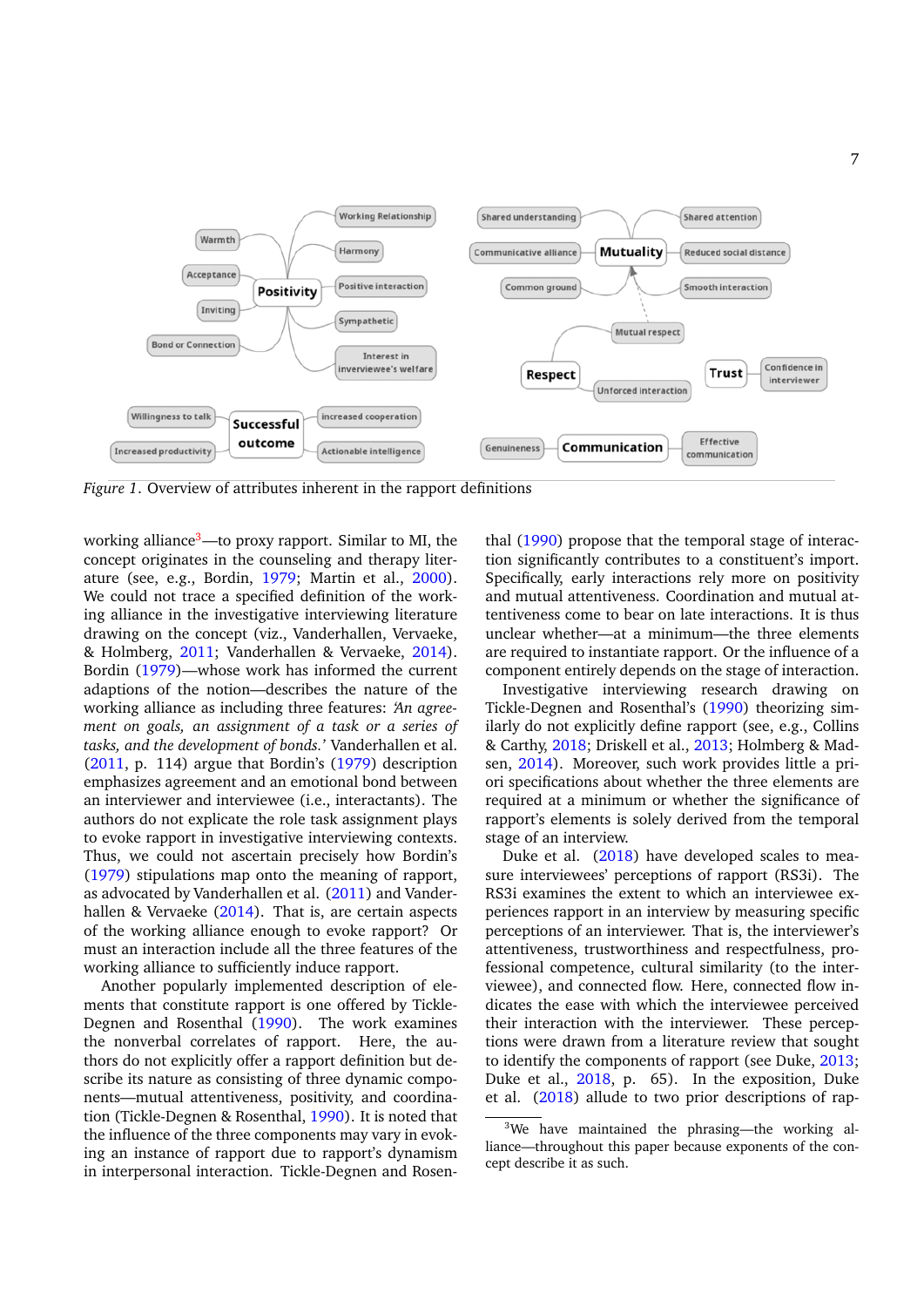port (viz, Kleinman, [2006;](#page-12-11) Neuman & Salinas-Serrano, [2006\)](#page-13-15). However, the authors do not offer a working definition nor explain how the prior descriptions they mentioned, encapsulate the dimensions of the RS3i. For instance, it is not entirely clear whether inducing a single dimension of the RS3i (e.g., attentiveness) is sufficient to create an instance of rapport—or whether all the elements must be present to evoke rapport

#### **Discussion**

We examined the existing definitions of rapport in the investigative interviewing literature. A formal search obtained 228 publications that discussed rapport in an investigative interviewing context. Only Thirty-two publications (14 %) explicitly defined rapport. Twentytwo of those definitions were unique. A thematic analysis of the definitions revealed six major attributes. The attributes were communication, mutuality, positivity, respect, successful outcomes, and trust. However, these attributes were disparately distributed across definitions, demonstrating considerable differences in how rapport is defined. This pattern has created a literature replete with different definitions of a term univocally seen as a fundamental part of an effective interview.

Consider the following examples. It is not apparent whether the "mutually shared understanding of goals and needs" on which Kelly et al. [\(2013\)](#page-12-1) base their definition is equivalent to "effective communication" as proposed by Matsumoto and Hwang [\(2018\)](#page-13-16). Additionally, it is not clear if "the relationship" Vallano and Schreiber Compo [\(2015\)](#page-13-8) refer to is one where actors can understand each other's goals (Kelly et al., [2013\)](#page-12-1), communicate effectively (Matsumoto & Hwang, [2018\)](#page-13-16), or both (Kelly et al., [2013;](#page-12-1) Matsumoto & Hwang, [2018\)](#page-13-16). Moreover, it remains unknown the extent to which "a state of communicative alliance" (Abbe & Brandon, [2013\)](#page-10-0) equals a "smooth, positive interpersonal interaction" (Abbe & Brandon, [2014\)](#page-11-1). And it is unclear whether such a positive interpersonal interaction must include trust (e.g., Vallano et al., [2015\)](#page-13-8), respect (e.g., Vander-hallen et al., [2011\)](#page-14-4), or both (e.g., Russano et al., [2014\)](#page-13-17).

The ambiguity about the meaning of rapport is also evident when considering definitions posited by the major investigative interviewing guidelines. We believe that discussing the variance between those guidelines is warranted for practical reasons. Furthermore, researchers often invoke the importance of rapport by noting that at least one of the major interviewing guidelines endorses it. Researchers do not necessarily examine whether potential differences in the meanings of rapport impact the generalizability of research across jurisdictions using the different regulations (see, e.g., Meissner et al., [2015;](#page-13-18) Walsh & Bull, [2012,](#page-14-2) Vallano &

Schreiber Compo, [2015\)](#page-13-8). In our opinion, the reasons outlined suggest that even when research works highlight subtle definitional differences, rapport is still assumed to be identical across the major interviewing guidelines. Significant variations, however, exist.

According to the AFM, rapport is a condition established by an interviewer that is characterized by an interviewee's confidence in the interviewer and willingness to cooperate (AFM 2-22.3; Department of the Army, [2006,](#page-13-7) p. 141). The definition includes the themes trust and successful outcomes as delineated in this research. This AFM definition is markedly different from the one posited in the PEACE model. PEACE describes rapport as a property of the interviewer being 'genuinely open, interested, and approachable, as well as being interested in the interviewee's feelings or welfare' (College of policing, [2013\)](#page-11-7). The PEACE model definition centers on the themes of positivity and communication. From the AFM perspective, rapport does not necessarily derive from congeniality (viz., positivity) as suggested by the PEACE model. In fact, the AFM indicates that rapport could be based on friendliness, mutual gain, or even fear (p. 141). To our knowledge, the Cognitive Interview, the NICHD Protocol, and the ABE guidelines do not provide specific rapport definitions but recommend behaviors by which interviewers can create rapport. Without specified definitions, it is not possible to examine the meanings and value of rapport for these guidelines. It is not possible to ascertain whether one behavior is sufficient to induce rapport. Or whether an interviewer has to enact several behaviors to induce rapport.

#### **How Did We Get Here?**

Definitional issues plague the systematic research of the term rapport. We believe these definitional issues have arisen because researchers have attempted to define rapport at the wrong level of analysis. The extant definitions have defined rapport by its potential constituent parts—such as trust, friendliness, or respect. In contrast, we argue that rapport is a higher order concept, and as such requires a higher order definition. A proposal for this higher order definition can be gleaned from the common reference point we identified on which all extant rapport definitions build. Specifically, *that rapport refers to the quality of the interviewerinterviewee interaction*. This reference point suggests that the term rapport is axiomatic: since all interviews require interpersonal interaction, rapport refers to a necessary and self-evident aspect of any investigative interview. Confusion on the definition of rapport has arisen because when defining the term researchers have focused on different aspects of the quality of this inter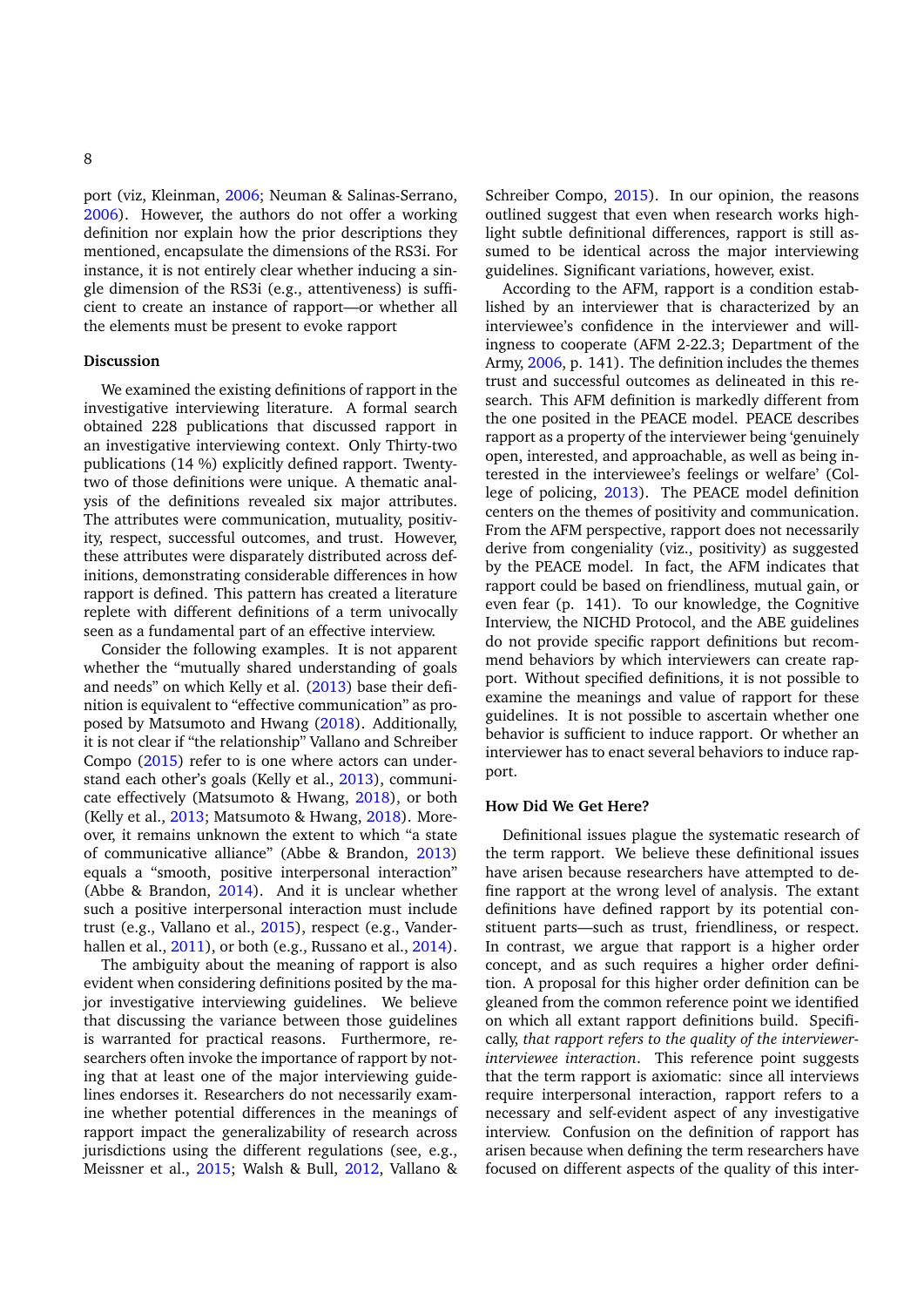action.

A comparison can be made with the term "personality" within trait psychology. Like rapport, personality is a higher order term: It refers to one's relatively stable pattern of behaviors, cognitions, and emotions (Cloninger, 2009). How many traits there are and how they relate to each other is an empirical question. Importantly, whether one believes there are three (Eyesnck & Eysenck, [1984\)](#page-12-12), five (Goldberg, [1990\)](#page-12-13), or six traits (Ashton et al. [2004\)](#page-11-12), does not change the definition of personality as one's relatively stable pattern of behaviors, cognitions, and emotions. Similarly, whether one believes the important attributes of rapport are friendliness, trust, or respect, does not change the higher order definition of rapport as the quality of the interviewerinterviewee interaction. As with personality, what constitutes the attributes of rapport, is an empirical question. It may be that the attributes of rapport are the six subordinate attributes we identified. It may be that there is only one overarching good-bad dimension of rapport. We do not know. An answer to this question will require rigorous empirical analysis.

This distinction between the higher order axiomatic definition of rapport and the lower order attributes of rapport has important consequences for how we research and discuss the term. For instance, by defining rapport as the quality of the interviewer-interviewee interaction, many catchall statements invoking the importance of rapport become tautological or vacuous. Consider the statement "rapport is important for the outcome of an interview". This amounts to little more than saying, "the quality of the interaction between interviewer and interviewee is important for the outcome of an interview". All things being equal, surely this must be the case. Such statements are of little interest to either the researcher or practitioner.

Instead, researchers should focus on the specific attributes of the interviewer-interviewee interaction. Consider for instance the hypothetical finding that a more trustful and respectful interaction increases an interviewee's disclosure. This finding is of both theoretical and applied value. However, the value of this finding is lost if the terms trust and respect are replaced by the umbrella term rapport. This is because the field has no agreed upon finite set of attributes of what rapport encapsulates. As long as researchers continue to define the attributes of rapport in different ways, claiming that "rapport increases an interviewee's disclosure" could mean any number of things. Until the field can agree upon such a finite set of attributes, we strongly recommend that stakeholders stop indiscriminately using the word rapport to describe any collection of attributes of the interviewer-interviewee interaction.

# **Moving Forward**

If the field wishes to continue using the term rapport without the ambiguity and associated problems we currently see, the field must collectively determine this finite set of attributes. Here the field can draw inspiration from other areas of inquiry that have dealt with similar concerns. Again, we can draw inspiration from trait psychology. Early assessments of personality traits included scales that all nominally measured personality—but, in fact, measured different attributes of personality (John & Srivastava, [1999\)](#page-12-14). Personality researchers eventually reached a consensus by centering their pursuit on their common ground—the lexical hypothesis. That is, the idea that descriptions of significant entities, such as personality, eventually become part of people's language (Ashton & Lee, [2005\)](#page-11-13).

In brief, by scouring dictionaries, personality researchers identified comprehensive lists of adjectives describing traits. Insofar as only significant entities will enter our language, they argued that these lists should comprise all meaningful ways in which personality can be described. For over five decades, these lists were subjected to rigorous analysis by the research community (Allport & Odbert, [1936;](#page-11-14) Goldberg, [1990\)](#page-12-13). In broad strokes, they had people rate themselves and others on these trait adjectives. Goldberg [\(1990\)](#page-12-13), for example, had people make ratings on a list of over 1400 adjectives. By subjecting these ratings to exploratory factor analyses, the underlying structure of personality could be uncovered. These efforts ultimately yielded the Big Five personality structure (McCrae, [1989\)](#page-13-19).

An adapted lexical approach may also be applicable in investigating the attributes of rapport as defined as the quality of the interaction between an interviewer and interviewee. In this work, we have provided an exhaustive list of the extant rapport definitions. This list can serve as a point of departure. That is, researchers can complement the current list of definitions with additional descriptors of the quality of interpersonal interactions. The ultimate goal of the compilation being to identify all meaningful ways in which such interactions can be described. Similar to research on the structure of personality, these lists can then be used to rate the quality of interpersonal interactions in investigative interviews. Such ratings can be conducted by the interviewer, the interviewee, or even by external observers. Researchers can then use factor analyses to empirically determine the constituent components and underlying structure of what the field wants to call rapport.

A project of this scale will likely require collaboration at the level of the research community—for example, a multi-lab study. The collaboration must involve practitioners and experts in the field. The potential rewards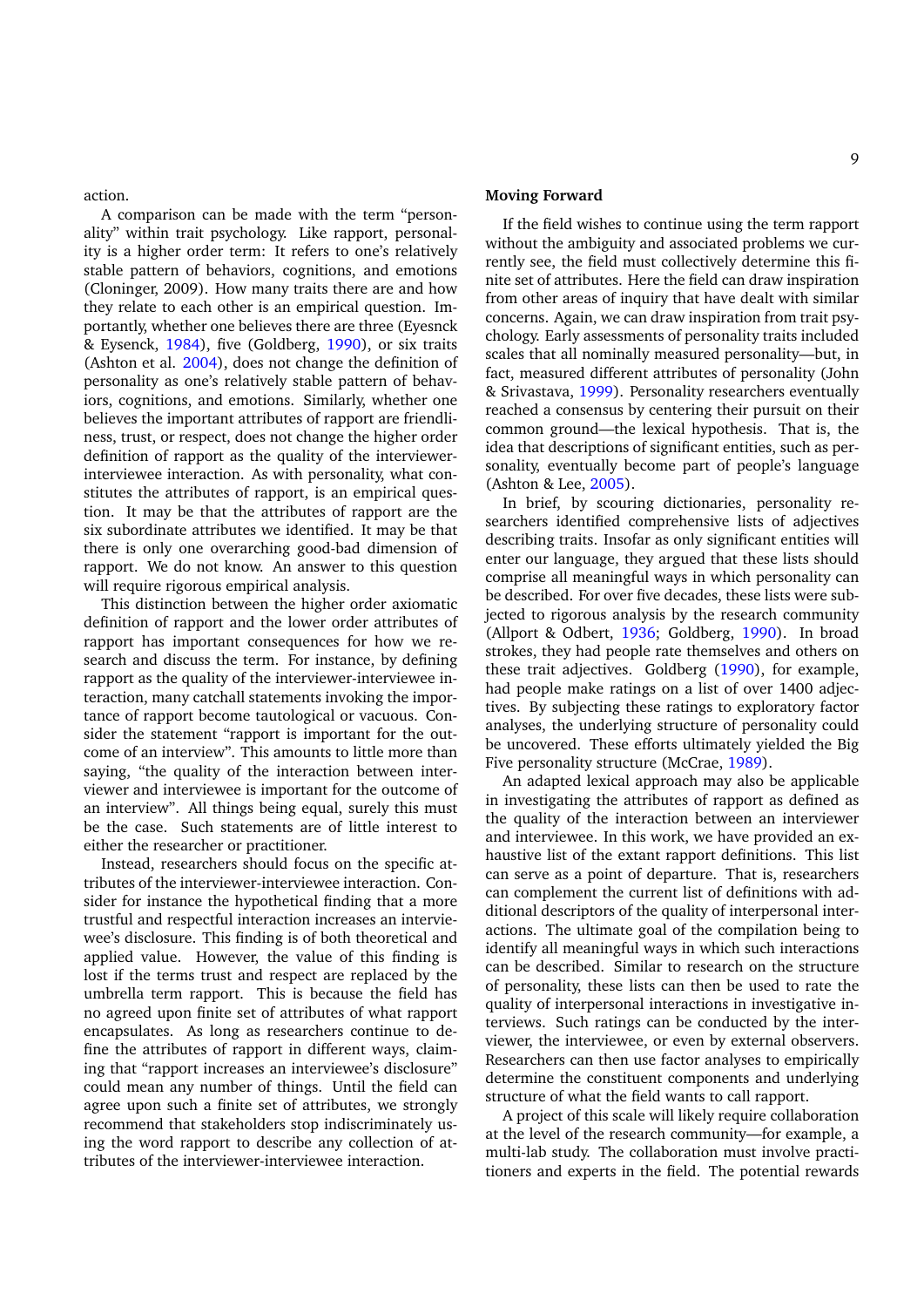are vast, as the field will take a large stride toward answering the question, "what is rapport in investigative interviewing?".

#### **Metascientific Discussion: Comments and Responses**

Since our first submission, we have received eight independent reviews, from two different journals, on this text. Some were positive of the paper; others were highly critical of its value and conclusions. All of the reviews can be read at [https://osf.io/5zha3/.](https://osf.io/5zha3/) In the following sections we summarize and respond to what we see as the most substantive criticisms of the paper.

**A Sermon to the Choir?** Several reviewers dismissed this work, arguing that it simply rehashes a well-known issue—namely that rapport is ill defined in the investigative interviewing literature. Consequently, this research is merely convincing the convinced. We partly agree, in that many do acknowledge significant problems in defining rapport (e.g., Vallano & Schreiber Compo, [2015\)](#page-13-8). However, we believe these observations only emphasize the importance of the present research. By systematically reviewing *all* extant rapport definitions in investigative interviewing, we quantify, and clearly highlight, the extent of the issue. We believe this is a necessary first step to initiate a public discussion by the research community on how the term rapport is defined, should be defined, and used as a psychological concept. Making the issue an open discussion will prevent us from glossing over definitional issues, as is typically the case in the literature. Indeed, in 86% of the articles we reviewed, the term rapport was used, but was not explicitly defined at all.

**Defining Psychological Concepts is Challenging—Why Pick on Rapport?** Some reviewers highlighted that psychological constructs are generally difficult to define concisely. They argued that our definitional gripe with rapport could be raised with any number of psychological constructs including "anxiety", "love" or "depression". We agree that many psychological constructs are difficult to define. We struggle, however, to see why this should prevent us from addressing definitional issues in our own field of inquiry. This argument amounts to little more than saying, "My backyard is messy, but this is OK because yours is messy too". Instead, the investigative interviewing research community must attempt to discuss the problem and strive to arrive at a unified working definition of rapport. Other areas of psychology do take definitional issues seriously. Indeed, for each of the constructs "anxiety" (Akiskal, [1998;](#page-11-15) Nyatanga & de Vocht, [2006;](#page-11-16) Cambre, & Cook, [1985\)](#page-11-17), "love" (Beall & Sternberg, [1995;](#page-11-18) Fehr, [1988;](#page-12-15) Fehr & Russell, [1991\)](#page-12-16) and "depression" (Blatt et al., [1982;](#page-11-19) Haaga et al., [1991\)](#page-12-17), researchers have written ex-

tensively about defining these difficult concepts. Others are trying to tidy up their backyards. We must begin tidying too.

**Different Strokes for Different Folks?** Other reviewers suggested that rapport must have different definitions, since rapport will vary depending on the interview context. Suppose an interviewer questions an innocent and cooperative eyewitness willing to provide information about a crime under investigation. Rapport in this context, it is argued, may differ from rapport when the same interviewer tries to elicit information from an uncooperative suspect accused of committing a crime. As with problems in the definitions of rapport more generally, we believe this criticism confuses the level of analysis. When researchers argue that rapport will vary from context to context, we believe they in fact mean that the importance of rapport's lower-level attributes will vary. For example, effective communication may be of utmost importance when interviewing a cooperative witness. In contrast, trust may be more important when interviewing an uncooperative suspect. In both situations, however, the higher order definition of rapport still refers to the quality of the interviewerinterviewee interaction. By conflating the higher order definition with its lower-level attributes, we worry that researchers will erroneously draw the conclusion that the term rapport will require context-specific definitions.

Even if one grants the view that different contexts require different rapport definitions, in ways, this argumentation only exacerbates the issue. This is because researchers would then be required to outline: (1) their specific definition; (2) the specific context in which their definition of rapport refers to, such as 'cooperative eye witness rapport' or 'uncooperative suspect rapport'; and (3) how their definition differs from other definitions of rapport. This may be a viable way of dealing with definitional issues in rapport. However, by our reading of the literature, it is not the typical way in which researchers use the term.

**Definitional Issues, So What?** A final critique from some reviewers was that the disparity in rapport definitions in investigative interviewing may be a non-issue. It was questioned whether the disparity is harmful to science if studies consistently find that inducing rapport leads interviewees to disclose more information than no rapport—irrespective of what rapport means. We agree that extant studies may be finding similar results despite definitional disparities. However, if these definitional disparities mean the studies have examined different constructs, any conclusion or understanding one can draw from the studies will be constrained. As an analogy consider the finding that two completely dif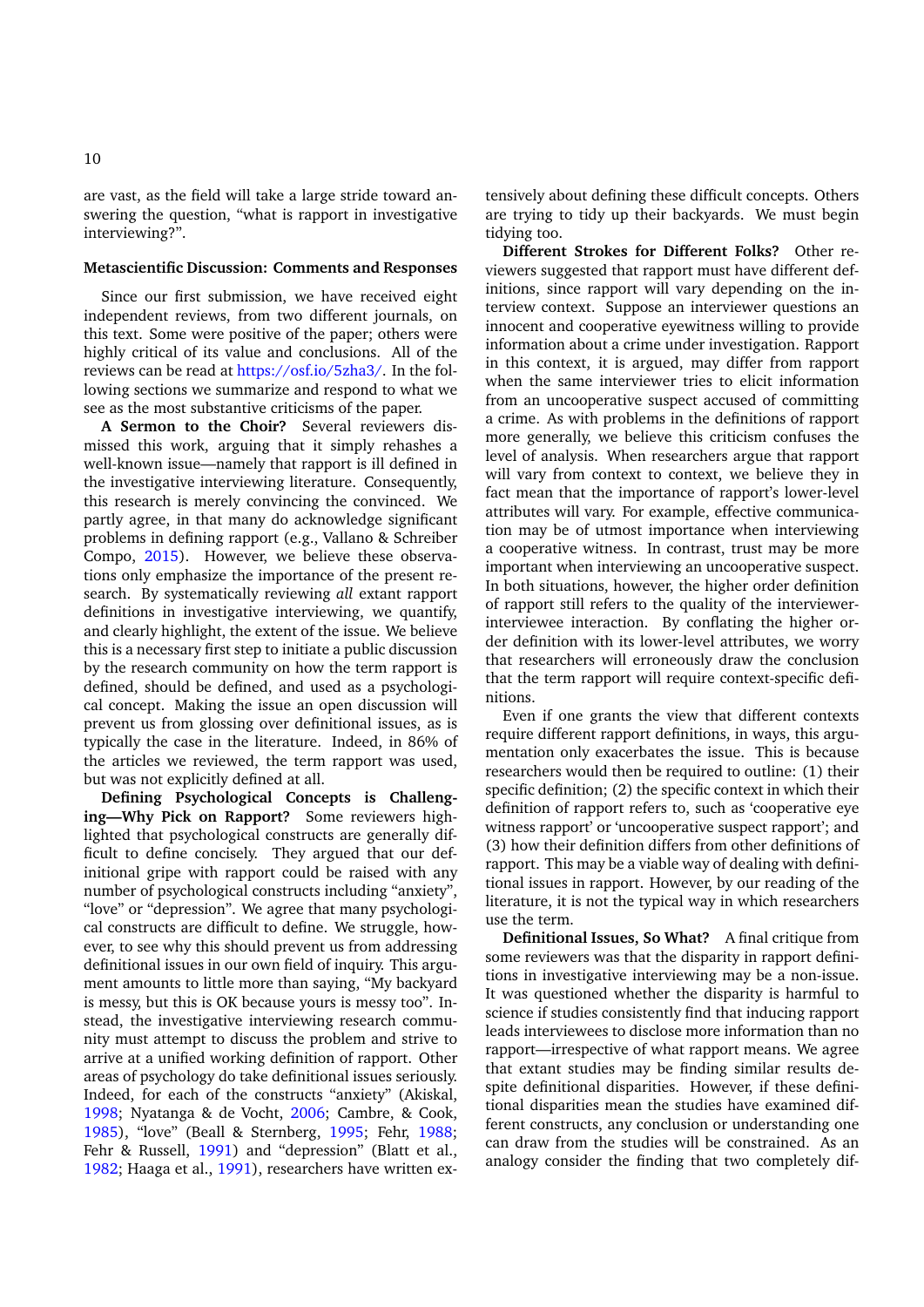ferent medications both lead to a reduction in depression. If these different medications were classified, or 'defined', as the same drug, conclusions concerning the utility of the two drugs may still stand, but the science and understanding surrounding them would be significantly flawed. We cannot see a world in where definitional issues with rapport would not undermine its scientific inquiry in a similar way.

Additionally, definitional disparities bring methodological concerns. Without a yardstick to flag what constitutes rapport, it becomes challenging, if not impossible, to objectively assess the extent a given investigation has examined something called rapport. One could measure several attributes of the interviewerinterviewee interaction and arbitrarily decide that some of those attributes (or none) concern rapport, depending on the hypothesis one has predetermined to support. As Flake and Fried [\(2020\)](#page-12-18) note, ambiguity about a concept's definition presents opportunities for researchers to knowingly or accidentally exploit the ambiguity to engage in questionable measurement practices like the one just described.

## **Concluding Remarks**

We are not claiming that a construct called rapport does not exist or that it has limited utility in improving investigative interviewing. Rather, we have drawn attention to the commonality and the scope of variance in rapport definitions. All the extant definitions imply that rapport centers on the quality of the interviewerinterviewee interaction. Nonetheless, the definitions vary considerably with what they regard as the underlying attributes of rapport. This disparity creates ambiguity about the meaning of rapport and impedes its objective assessment. In the short term, stakeholders should avoid using the word rapport as a cover term to encapsulate disparate collections of attributes relating to the interviewer-interviewee interaction. In the long term, the field should collectively determine a finite set of attributes to denote what we mean by rapport. We believe these suggestions are tractable pathways to reduce ambiguity about the meaning of the word rapport in investigative interviewing, thereby improving both the theoretical and applied value of the term.

# **Author Contact**

David A. Neequaye, 0000-0002-7355-2784

Department of Psychology, University of Gothenburg, Sweden

Erik Mac Giolla, 0000-0002-5285-5321

Department of Psychology, University of Gothenburg, Sweden.

For their assistance with data collection, we thank Simon Karlsson, Katarina Radonakova, and Madison Turner (listed alphabetically by surname).

Correspondence to: David A. Neequaye, Department of Psychology, University of Gothenburg. Box 500, 405 30 Gothenburg, Sweden; Email: david.neequaye@psy.gu.se

#### **Conflict of Interest and Funding**

We have no conflict of interest to declare. We received no specific funding for this research.

#### **Author Contributions**

David A. Neequaye: Original Conceptualization, Data curation, Formal Analysis, Investigation, Methodology, Project administration, Writing – original draft, Writing – review & editing

Erik Mac Giolla: Refining Conceptualization, Data curation, Formal Analysis, Investigation, Methodology, Writing – review & editing

#### **Open Science Practices**



The editorial process for this article relied on streamlined peer review where peer reviews obtained from previous journal(s) were moved forward and used as the basis for the editorial decision. These reviews are shared in the supplementary files. The identities of the reviewers are shown or hidden in accordance with the policy of the journal that originally obtained them.

**T**his article earned the Preregistration, Open Data and the Open Materials badge for preregistering the hypothesis before data collection, and for making the data and materials openly available. It has been verified that the analysis reproduced the results presented in the article. The entire editorial process is published in the online supplement.

#### References

<span id="page-10-0"></span>Abbe, A., & Brandon, S. E. (2013). The role of rapport in investigative interviewing a review the role of rapport in investigative interviewing. *Journal of Investigative Psychology and Offender Profiling*, *10*(3), 237–249. [https://doi.org/10.1002/jip.](https://doi.org/10.1002/jip.1386) [1386](https://doi.org/10.1002/jip.1386)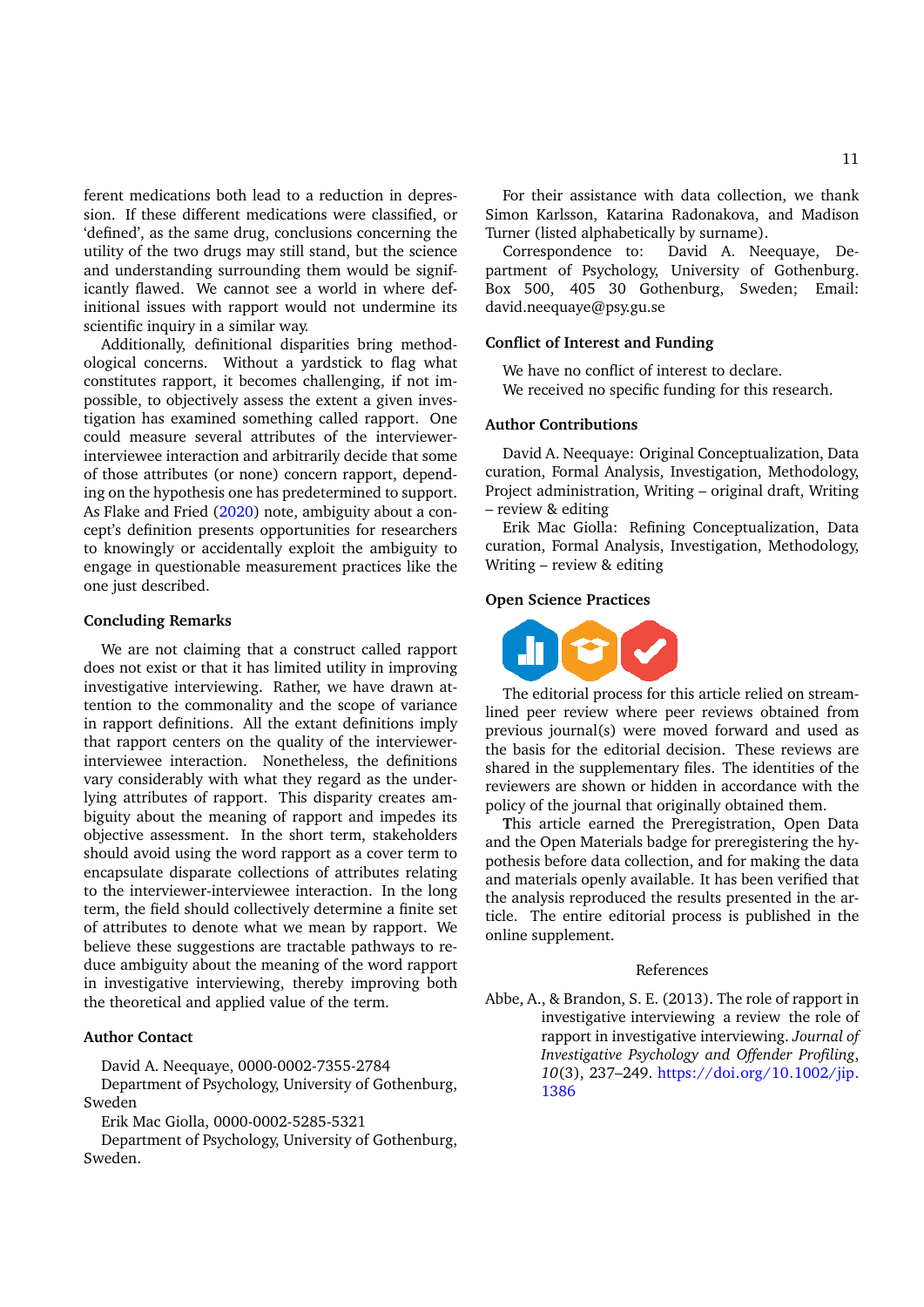- <span id="page-11-1"></span>Abbe, A., & Brandon, S. E. (2014). Building and maintaining rapport in investigative interviews. *Police Practice and Research*, *15*(3), 207–220. https://doi.org/10.1080/15614263.2013. [827835](https://doi.org/10.1080/15614263.2013.827835)
- <span id="page-11-15"></span>Akiskal, H. S. (1998). Toward a definition of generalized anxiety disorder as an anxious temperament type. *Acta Psychiatrica Scandinavica*, *98*, 66–73. [https://doi.org/https\://doi.org/10.](https://doi.org/https\://doi.org/10.1111/j.1600-0447.1998.tb05969.x) [1111/j.1600-0447.1998.tb05969.x](https://doi.org/https\://doi.org/10.1111/j.1600-0447.1998.tb05969.x)
- <span id="page-11-3"></span>Alison, L., Alison, E., Noone, G., Elntib, S., Waring, S., & Christiansen, P. (2014). The efficacy of rapport-based techniques for minimizing counter-interrogation tactics amongst a field sample of terrorists. *Psychology, Public Policy, and Law*, *20*(4), 421–430. [https://doi.org/](https://doi.org/10.1037/law0000021) [10.1037/law0000021](https://doi.org/10.1037/law0000021)
- <span id="page-11-4"></span>Alison, L. J., Alison, E., Noone, G., Elntib, S., & Christiansen, P. (2013). Why tough tactics fail and rapport gets results observing rapport-based interpersonal techniques (ORBIT) to generate useful information from terrorists. *Psychology, Public Policy, and Law*, *19*(4), 411–431. [https:](https://doi.org/10.1037/a0034564) [//doi.org/10.1037/a0034564](https://doi.org/10.1037/a0034564)
- <span id="page-11-14"></span>Allport, G. W., & Odbert, H. S. (1936). Trait-names a psycho-lexical study. *Psychological Monographs*, *47*(1), i–171. [https://doi.org/http\://dx.doi.](https://doi.org/http\://dx.doi.org.ezproxy.ub.gu.se/10.1037/h0093360) [org.ezproxy.ub.gu.se/10.1037/h0093360](https://doi.org/http\://dx.doi.org.ezproxy.ub.gu.se/10.1037/h0093360)
- <span id="page-11-0"></span>Asch, S. E. (1987). *Social psychology (original work published 1952)*. New York Oxford University Press.
- <span id="page-11-13"></span>Ashton, M. C., & Lee, K. (2005). A defence of the lexical approach to the study of personality structure. *European Journal of Personality*, *19*(1), 5– 24. <https://doi.org/10.1002/per.541>
- <span id="page-11-12"></span>Ashton, M. C., Lee, K., Perugini, M., Szarota, P., de Vries, R. E., Di Blas, L., Boies, K., & De Raad, B. (2004). A six-factor structure of personality-descriptive adjectives solutions from psycholexical studies in seven languages [Num Pages 356-366 Place Washington, US Publisher American Psychological Association (US)]. *Journal of Personality and Social Psychology*, *86*(2), 356–366. [https://doi.org/http\:](https://doi.org/http\://dx.doi.org/10.1037/0022-3514.86.2.356) [//dx.doi.org/10.1037/0022-3514.86.2.356](https://doi.org/http\://dx.doi.org/10.1037/0022-3514.86.2.356)
- <span id="page-11-18"></span>Beall, A. E., & Sternberg, R. J. (1995). The social construction of love [Publisher SAGE Publications Ltd]. *Journal of Social and Personal Relationships*, *12*(3), 417–438. [https : / / doi . org / 10 .](https://doi.org/10.1177/0265407595123006) [1177/0265407595123006](https://doi.org/10.1177/0265407595123006)
- <span id="page-11-19"></span>Blatt, S. J., Quinlan, D. M., Chevron, E. S., McDonald, C., & Zuroff, D. (1982). Dependency and selfcriticism psychological dimensions of depres-

sion [Place US Publisher American Psychological Association]. *Journal of Consulting and Clinical Psychology*, *50*(1), 113–124. [https://doi.](https://doi.org/10.1037/0022-006X.50.1.113) [org/10.1037/0022-006X.50.1.113](https://doi.org/10.1037/0022-006X.50.1.113)

- <span id="page-11-10"></span>Bordin, E. S. (1979). The generalizability of the psychoanalytic concept of the working alliance. *Psychotherapy Theory, Research & Practice*, *16*(3), 252–260. <https://doi.org/10.1037/h0085885>
- <span id="page-11-8"></span>Braun, V., & Clarke, V. (2006). Using thematic analysis in psychology. *Qualitative Research in Psychology*, *3*(2), 77–101. [https://doi.org/10.1191/](https://doi.org/10.1191/1478088706qp063oa) [1478088706qp063oa](https://doi.org/10.1191/1478088706qp063oa)
- <span id="page-11-6"></span>Bull, R., & Milne, B. (2004). Attempts to improve the police interviewing of suspects. In G. D. Lassiter (Ed.), *Interrogations, confessions, and entrapment* (pp. 181–196). Springer US. [https://](https://doi.org/10.1007/978-0-387-38598-3_8) [doi.org/10.1007/978-0-387-38598-3\\_8](https://doi.org/10.1007/978-0-387-38598-3_8)
- <span id="page-11-17"></span>Cambre, M. A., & Cook, D. L. (1985). Computer anxiety definition, measurement, and correlates [Publisher SAGE Publications Inc]. *Journal of Educational Computing Research*, *1*(1), 37–54. [https://doi.org/10.2190/FK5L-092H-T6YB-](https://doi.org/10.2190/FK5L-092H-T6YB-PYBA)[PYBA](https://doi.org/10.2190/FK5L-092H-T6YB-PYBA)
- <span id="page-11-9"></span>Christiansen, P., Alison, L., & Alison, E. (2018). Well begun is half done interpersonal behaviours in distinct field interrogations with high-value detainees. *Legal and Criminological Psychology*, *23*(1), 68–84. [https://doi.org/10.1111/lcrp.](https://doi.org/10.1111/lcrp.12111) [12111](https://doi.org/10.1111/lcrp.12111)
- <span id="page-11-5"></span>Clarke, C., & Milne, R. (2001). *National evaluation of investigative interviewing PEACE course*. Home Office, London.
- <span id="page-11-7"></span>College of policing. (2013). *Investigative interviewing*. Retrieved June 26, 2019, from  $\frac{https{6}{5}C!}{/}$ [www. app . college . police . uk / app - content /](https%5C://www.app.college.police.uk/app-content/investigations/investigative-interviewing/#peace-framework) [investigations / investigative - interviewing /](https%5C://www.app.college.police.uk/app-content/investigations/investigative-interviewing/#peace-framework) [#peace-framework](https%5C://www.app.college.police.uk/app-content/investigations/investigative-interviewing/#peace-framework)
- <span id="page-11-11"></span>Collins, K., & Carthy, N. (2018). No rapport, no comment the relationship between rapport and communication during investigative interviews with suspects. *Journal of Investigative Psychology and Offender Profiling*. [https://doi.org/10.](https://doi.org/10.1002/jip.1517) [1002/jip.1517](https://doi.org/10.1002/jip.1517)
- <span id="page-11-2"></span>Collins, R., Lincoln, R., & Frank, M. G. (2002). The effect of rapport in forensic interviewing. *Psychiatry, Psychology and Law*, *9*(1), 69–78. [https :](https://doi.org/10.1375/pplt.2002.9.1.69) [//doi.org/10.1375/pplt.2002.9.1.69](https://doi.org/10.1375/pplt.2002.9.1.69)
- <span id="page-11-16"></span>de Vocht, H., & Nyatanga, B. (2006). Towards a definition of death anxiety [Number 9 Publisher Mark Allen Publishing]. *International Journal of Palliative Nursing*, *12*(9), 410–413. [https://doi.](https://doi.org/10.12968/ijpn.2006.12.9.21868) [org/10.12968/ijpn.2006.12.9.21868](https://doi.org/10.12968/ijpn.2006.12.9.21868)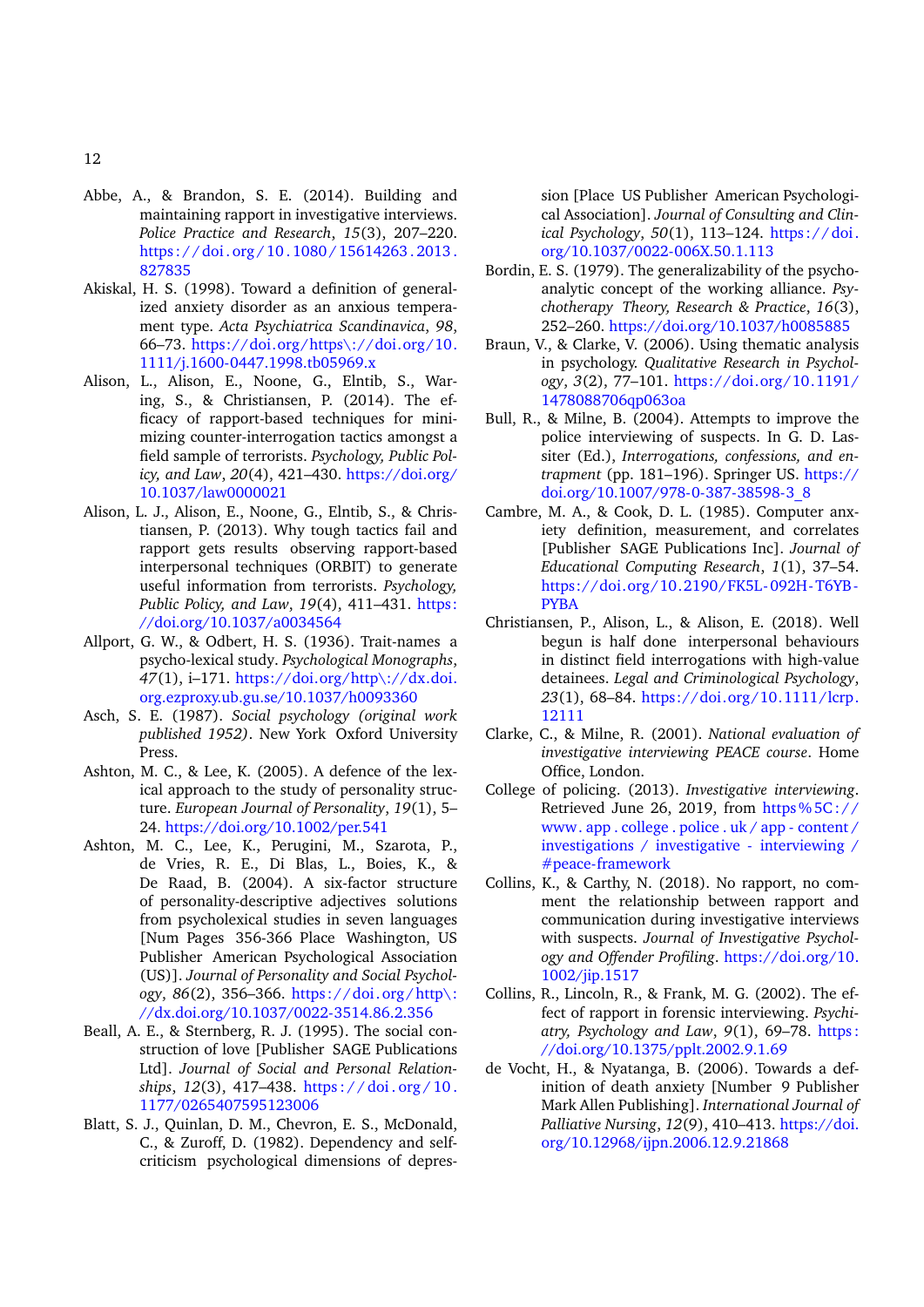- <span id="page-12-8"></span>Driskell, T., Blickensderfer, E. L., & Salas, E. (2013). Is three a crowd? examining rapport in investigative interviews. *Group Dynamics Theory, Research, and Practice*, *17*(1), 1–13. [https://doi.](https://doi.org/10.1037/a0029686) [org/10.1037/a0029686](https://doi.org/10.1037/a0029686)
- <span id="page-12-10"></span>Duke, M. C. (2013). *The development of the rapport scales for investigative interviews and interrogations* (Doctoral dissertation) [ISBN 9781303164224 Publication Title ProQuest Dissertations and Theses]. The University of Texas at El Paso. United States - Texas. Retrieved February 28, 2022, from [http%5C://](http%5C://www.proquest.com/docview/1418015989/abstract/8C36CB36043047DEPQ/1) [www. proquest . com / docview / 1418015989 /](http%5C://www.proquest.com/docview/1418015989/abstract/8C36CB36043047DEPQ/1) [abstract/8C36CB36043047DEPQ/1](http%5C://www.proquest.com/docview/1418015989/abstract/8C36CB36043047DEPQ/1)
- <span id="page-12-4"></span>Duke, M. C., Wood, J. M., Magee, J., & Escobar, H. (2018). The effectiveness of army field manual interrogation approaches for educing information and building rapport. *Law and Human Behavior*, *42*(5), 442–457. [https://doi.org/10.](https://doi.org/10.1037/lhb0000299) [1037/lhb0000299](https://doi.org/10.1037/lhb0000299)
- <span id="page-12-12"></span>Eysenck, H. J., & Eysenck, S. B. G. (1984). *Eysenck personality questionnaire-revised*. Sevanoaks, Kent, UK Hodder & Staughton.
- <span id="page-12-15"></span>Fehr, B. (1988). Prototype analysis of the concepts of love and commitment [Place US Publisher American Psychological Association]. *Journal of Personality and Social Psychology*, *55*(4), 557– 579. [https://doi.org/10.1037/0022-3514.55.](https://doi.org/10.1037/0022-3514.55.4.557) [4.557](https://doi.org/10.1037/0022-3514.55.4.557)
- <span id="page-12-16"></span>Fehr, B., & Russell, J. A. (1991). The concept of love viewed from a prototype perspective [Place US Publisher American Psychological Association]. *Journal of Personality and Social Psychology*, *60*(3), 425–438. [https : / / doi . org / 10 . 1037 /](https://doi.org/10.1037/0022-3514.60.3.425) [0022-3514.60.3.425](https://doi.org/10.1037/0022-3514.60.3.425)
- <span id="page-12-6"></span>Fisher, R. P., & Geiselman, R. E. (1992). *Memory enhancing techniques for investigative interviewing the cognitive interview*. Charles C Thomas Publisher.
- <span id="page-12-18"></span>Flake, J. K., & Fried, E. I. (2020). Measurement schmeasurement questionable measurement practices and how to avoid them [Publisher SAGE Publications Inc]. *Advances in Methods and Practices in Psychological Science*, *3*(4), 456–465. [https:](https://doi.org/10.1177/2515245920952393) [//doi.org/10.1177/2515245920952393](https://doi.org/10.1177/2515245920952393)
- <span id="page-12-0"></span>Gabbert, F., Hope, L., Luther, K., Wright, G., Ng, M., & Oxburgh, G. (2020). Exploring the use of rapport in professional information-gathering contexts by systematically mapping the evidence base. *Applied Cognitive Psychology*, *n/a*. [https:](https://doi.org/https\://doi.org/10.1002/acp.3762) [//doi.org/https\://doi.org/10.1002/acp.3762](https://doi.org/https\://doi.org/10.1002/acp.3762)
- <span id="page-12-13"></span>Goldberg, L. R. (1990). An alternative "description of personality" the big-five factor structure [Num Pages 1216-1229 Place Washington, US

Publisher American Psychological Association (US)]. *Journal of Personality and Social Psychology*, *59*(6), 1216–1229. [https://doi.org/http\:](https://doi.org/http\://dx.doi.org.ezproxy.ub.gu.se/10.1037/0022-3514.59.6.1216) [//dx.doi.org.ezproxy.ub.gu.se/10.1037/0022-](https://doi.org/http\://dx.doi.org.ezproxy.ub.gu.se/10.1037/0022-3514.59.6.1216) [3514.59.6.1216](https://doi.org/http\://dx.doi.org.ezproxy.ub.gu.se/10.1037/0022-3514.59.6.1216)

- <span id="page-12-7"></span>Gupta, A. (2015). Defintions. *Stanford encyclopedia of philosophy* (Summer 2015, p. 23). Metaphysics Research Lab, Stanford University. [https%5C://](https%5C://plato.stanford.edu/archives/sum2015/entries/definitions/) [plato.stanford.edu/archives/sum2015/entries/](https%5C://plato.stanford.edu/archives/sum2015/entries/definitions/) [definitions/](https%5C://plato.stanford.edu/archives/sum2015/entries/definitions/)
- <span id="page-12-17"></span>Haaga, D. A., Dyck, M. J., & Ernst, D. (1991). Empirical status of cognitive theory of depression [Place US Publisher American Psychological Association]. *Psychological Bulletin*, *110*(2), 215–236. [https://doi.org/10.1037/0033-2909.110.2.](https://doi.org/10.1037/0033-2909.110.2.215) [215](https://doi.org/10.1037/0033-2909.110.2.215)
- <span id="page-12-2"></span>Hershkowitz, I., Lamb, M. E., Katz, C., & Malloy, L. C. (2015). Does enhanced rapport-building alter the dynamics of investigative interviews with suspected victims of intra-familial abuse? *Journal of Police and Criminal Psychology*, *30*(1), 6– 14. [https://doi.org/10.1007/s11896- 013-](https://doi.org/10.1007/s11896-013-9136-8) [9136-8](https://doi.org/10.1007/s11896-013-9136-8)
- <span id="page-12-9"></span>Holmberg, U., & Madsen, K. (2014). Rapport operationalized as a humanitarian interview in investigative interview settings. *Psychiatry, Psychology and Law*, *21*(4), 591–610. [https://doi.org/](https://doi.org/10.1080/13218719.2013.873975) [10.1080/13218719.2013.873975](https://doi.org/10.1080/13218719.2013.873975)
- <span id="page-12-14"></span>John, O. P., & Srivastava, S. (1999). The big five trait taxonomy history, measurement, and theoretical perspectives. *Handbook of personality Theory and research*, *2*(1999), 102–138.
- <span id="page-12-5"></span>Kelly, C. E., Miller, J. C., & Redlich, A. D. (2016). The dynamic nature of interrogation. *Law and Human Behavior*, *40*(3), 295–309. [https://doi.org/10.](https://doi.org/10.1037/lhb0000172) [1037/lhb0000172](https://doi.org/10.1037/lhb0000172)
- <span id="page-12-1"></span>Kelly, C. E., Miller, J. C., Redlich, A. D., & Kleinman, S. M. (2013). A taxonomy of interrogation methods. *Psychology, Public Policy, and Law*, *19*(2), 165–178. [https : / / doi . org / 10 .](https://doi.org/10.1037/a0030310) [1037/a0030310](https://doi.org/10.1037/a0030310)
- <span id="page-12-3"></span>Kieckhaefer, J. M., Vallano, J. P., & Compo, N. S. (2014). Examining the positive effects of rapport building when and why does rapport building benefit adult eyewitness memory? *Memory*, *22*(8), 1010–1023. [https : / / doi . org / 10 . 1080 /](https://doi.org/10.1080/09658211.2013.864313) [09658211.2013.864313](https://doi.org/10.1080/09658211.2013.864313)
- <span id="page-12-11"></span>Kleinman, S. M. (2006). KUBARK counterintelligence interrogation review observations of an interrogator [Publisher Citeseer]. In I. S. Board (Ed.), *Educing information. interrogation science and art. foundations for the future* (p. 95).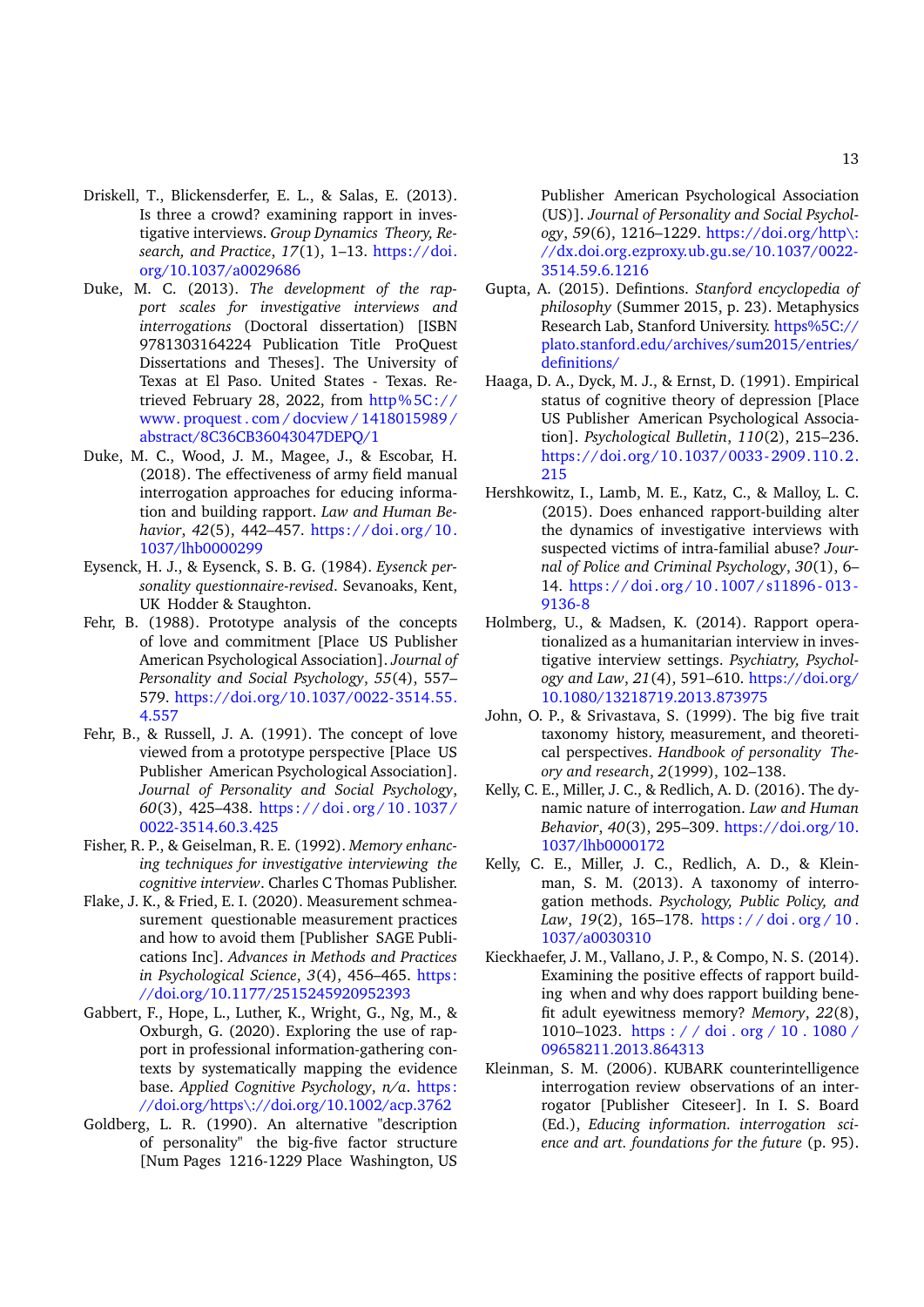Washington, DC National Defense Intelligence College Press.

- <span id="page-13-11"></span>Kripke, S. A. (1972). Naming and necessity. In D. Davidson & G. Harman (Eds.), *Semantics of natural language* (pp. 253–355). Springer Netherlands. [https://doi.org/10.1007/978-94-010-2557-](https://doi.org/10.1007/978-94-010-2557-7_9) [7\\_9](https://doi.org/10.1007/978-94-010-2557-7_9)
- <span id="page-13-6"></span>Lamb, M. E., Orbach, Y., Hershkowitz, I., Esplin, P. W., & Horowitz, D. (2007). A structured forensic interview protocol improves the quality and informativeness of investigative interviews with children a review of research using the NICHD investigative interview protocol. *Child Abuse & Neglect*, *31*(11), 1201–1231. [https://doi.org/](https://doi.org/10.1016/j.chiabu.2007.03.021) [10.1016/j.chiabu.2007.03.021](https://doi.org/10.1016/j.chiabu.2007.03.021)
- <span id="page-13-13"></span>Martin, D. J., Garske, J. P., & Davis, M. K. (2000). Relation of the therapeutic alliance with outcome and other variables a meta-analytic review. *Journal of Consulting and Clinical Psychology*, *68*(3), 438–450. [https://doi.org/http\:](https://doi.org/http\://dx.doi.org.ezproxy.ub.gu.se/10.1037/0022-006X.68.3.438) [//dx.doi.org.ezproxy.ub.gu.se/10.1037/0022-](https://doi.org/http\://dx.doi.org.ezproxy.ub.gu.se/10.1037/0022-006X.68.3.438) [006X.68.3.438](https://doi.org/http\://dx.doi.org.ezproxy.ub.gu.se/10.1037/0022-006X.68.3.438)
- <span id="page-13-16"></span>Matsumoto, D., & Hwang, H. C. (2018). Social influence in investigative interviews the effects of reciprocity. *Applied Cognitive Psychology*, *32*(2), 163–170. <https://doi.org/10.1002/acp.3390>
- <span id="page-13-19"></span>McCrae, R. R. (1989). Why i advocate the five-factor model joint factor analyses of the NEO-PI with other instruments. In D. M. Buss & N. Cantor (Eds.), *Personality psychology recent trends and emerging directions* (pp. 237–245). Springer US. [https://doi.org/10.1007/978- 1- 4684-](https://doi.org/10.1007/978-1-4684-0634-4_18) [0634-4\\_18](https://doi.org/10.1007/978-1-4684-0634-4_18)
- <span id="page-13-18"></span>Meissner, C. A., Kelly, C. E., & Woestehoff, S. A. (2015). Improving the effectiveness of suspect interrogations. *Annual Review of Law and Social Science*, *11*(1), 211–233. [https : / / doi . org / 10 .](https://doi.org/10.1146/annurev-lawsocsci-120814-121657) [1146/annurev-lawsocsci-120814-121657](https://doi.org/10.1146/annurev-lawsocsci-120814-121657)
- <span id="page-13-12"></span>Miller, W. R., & Rollnick, S. (2009). Ten things that motivational interviewing is not. *Behavioural and Cognitive Psychotherapy*, *37*(2), 129–140. [https:](https://doi.org/10.1017/S1352465809005128) [//doi.org/10.1017/S1352465809005128](https://doi.org/10.1017/S1352465809005128)
- <span id="page-13-3"></span>Nash, R. A., Nash, A., Morris, A., & Smith, S. L. (2016). Does rapport-building boost the eyewitness eyeclosure effect in closed questioning? *Legal and Criminological Psychology*, *21*(2), 305–318. <https://doi.org/10.1111/lcrp.12073>
- <span id="page-13-15"></span>Neuman, A., & Salinas-Serrano, D. (2006). Custodial interrogations what we know, what we do, and what we can learn from law enforcement experiences. In I. S. Board (Ed.), *Educing information. interrogation science and art. founda-*

*tions for the future* (p. 141). Washington, DC National Defense Intelligence College Press.

- <span id="page-13-7"></span>of the Army, D. (2006). FM 2-22.3 (FM 34-52) - human intelligence collector operations.
- <span id="page-13-5"></span>Office, H. (2011). *Achieving best evidence in criminal proceedings*. London.
- <span id="page-13-17"></span>Russano, M. B., Narchet, F. M., Kleinman, S. M., & Meissner, C. A. (2014). Structured interviews of experienced HUMINT interrogators interviews of HUMINT interrogators. *Applied Cognitive Psychology*, *28*(6), 847–859. [https://doi.org/10.](https://doi.org/10.1002/acp.3069) [1002/acp.3069](https://doi.org/10.1002/acp.3069)
- <span id="page-13-10"></span>Sauerland, M., Brackmann, N., & Otgaar, H. (2018). Rapport little effect on children's, adolescents', and adults' statement quantity, accuracy, and suggestibility. *Journal of Child Custody*, *15*(4), 268–285. [https://doi.org/10.1080/15379418.](https://doi.org/10.1080/15379418.2018.1509759) [2018.1509759](https://doi.org/10.1080/15379418.2018.1509759)
- <span id="page-13-9"></span>Saywitz, K. J., Larson, R. P., Hobbs, S. D., & Wells, C. R. (2015). Developing rapport with children in forensic interviews systematic review of experimental research developing rapport with children. *Behavioral Sciences & the Law*, *33*(4), 372–389. <https://doi.org/10.1002/bsl.2186>
- <span id="page-13-4"></span>Schreiber Compo, N., Hyman Gregory, A., & Fisher, R. (2012). Interviewing behaviors in police investigators a field study of a current US sample. *Psychology, Crime & Law*, *18*(4), 359–375. https://doi.org/10.1080/1068316X.2010. [494604](https://doi.org/10.1080/1068316X.2010.494604)
- <span id="page-13-2"></span>Sternberg, K. J., Lamb, M. E., Hershkowitz, I., Yudilevitch, L., Orbach, Y., Esplin, P. W., & Hovav, M. (1997). Effects of introductory style on children's abilities to describe experiences of sexual abuse. *Child Abuse & Neglect*, *21*(11), 1133– 1146. [https : / / doi . org / 10 . 1016 / S0145 -](https://doi.org/10.1016/S0145-2134(97)00071-9) [2134\(97\)00071-9](https://doi.org/10.1016/S0145-2134(97)00071-9)
- <span id="page-13-1"></span>St-Yves, M. (2006). The psychology of rapport five basic rules. *Investigative interviewing*. [https://doi.](https://doi.org/10.4324/9781843926337-15) [org/10.4324/9781843926337-15](https://doi.org/10.4324/9781843926337-15)
- <span id="page-13-14"></span>Tickle-Degnen, L., & Rosenthal, R. (1990). The nature of rapport and its nonverbal correlates. *Psychological Inquiry*, *1*(4), 285–293. [https://doi.org/](https://doi.org/10.1207/s15327965pli0104_1) [10.1207/s15327965pli0104\\_1](https://doi.org/10.1207/s15327965pli0104_1)
- <span id="page-13-8"></span>Vallano, J. P., Evans, J. R., Schreiber Compo, N., & Kieckhaefer, J. M. (2015). Rapport-building during witness and suspect interviews a survey of law enforcement rapport-building during interviews. *Applied Cognitive Psychology*, *29*(3), 369–380. <https://doi.org/10.1002/acp.3115>
- <span id="page-13-0"></span>Vallano, J. P., & Schreiber Compo, N. (2015). Rapportbuilding with cooperative witnesses and criminal suspects a theoretical and empirical review.